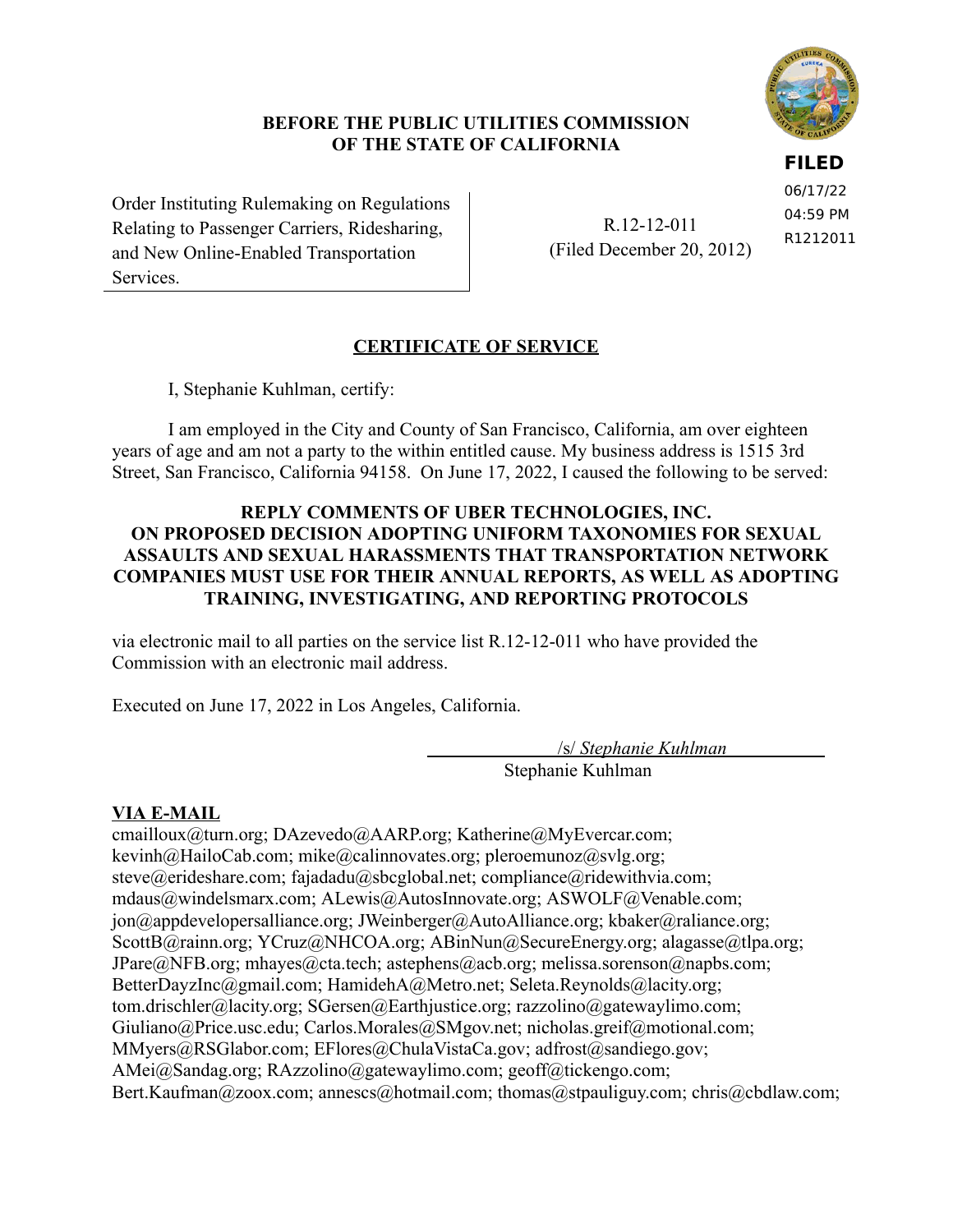matt.hansen@sfgov.org; sel@cpuc.ca.gov; Austin.Yang@sfcityatty.org; aarjav@instantcab.com; BBashin@LightHouse-sf.org; candice.plotkin@getcruise.com; Kate.Toran@sfmta.com; LTse@Uber.com; Marc.Soto@veoliatransdev.com; board@sftwa.org; Mark1106@att.net; MattBurton@uber.com; rob@postmates.com; Tilly.Chang@SFCTA.org; kristin@lyft.com; rmuzzin@friedmanspring.com; kkirkey@bayareametro.gov; song@williebrowninc.com; FJackson.Stoddard@MorganLewis.com; evan@engine.is; Marg@Tobiaslo.com; DogDrive@MindSpring.com; tien@eff.org; RBCesana@Hotmail.com; Carlos@HCCSF.com; KObranowicz@BayAreaCouncil.org; Lilly.McKenna@Stoel.com; nlerner@cwlfirm.com; tara.kaushik@hklaw.com; healied2@gmail.com; maryo@sfcdma.org; cmac906@yahoo.com; WRiggs@usfca.edu; bkor@pacbell.net; tara984@icloud.com; Charles@LuxorCab.com; ncc\_president@sbcglobal.net; jason@putertechs.com; chris.arrigale@flysfo.com; Ivar.Satero@FlySFO.com; BRoss@BethRoss-Law.net; ; CAllen@Aurora.tech; KSteele@UnionCounsel.net; EKahl@Buchalter.com; natasha.thomas@madd.org; dmtr22@yahoo.com; Xantha.Bruso@Norcal.AAA.com; Esther@CalWalks.org; hanac@greenlining.org; Service@cforat.org; TGregory@TheCiL.org; andy@andykatzlaw.com; kjacobs9@berkeley.edu; JCarson@NMgovlaw.com; peterakirby@yahoo.com; JWebb@SJC.org; DOKBrown@UCDavis.edu; AliceHuffman@SBCglobal.net; armand.feliciano@acicnet.org; CLokke@SACOG.org; CJensen@TechNet.org; JCook@cmta.net; jlites@CalAirportsCouncil.org; CaneteJ@CaHCC.com; kcross@pifc.org; Kristin.Jacobson@us.DLApiper.com; Leah.Silverthorn@CalChamber.com; Michael@CalTransit.org; callahan@internetassociation.org; Sandra@Valor.US; PatFK@CalAsianCC.org; president@ccbnet.org; AArian\_Marshall@Wired.com; Anuj@MyEvercar.com; sf24hr@gmail.com; CDemetre@TechNet.org; cquinn@emobilityadvisors.com; CBarry@iwpnews.com; djergler@insurancejournal.com; ellacrwise@gmail.com; erik@ds-wheels.com; erikaq@lyft.com; gerard@iggeos.com; hclaypool80226@gmail.com; JWeaver@lyft.com; jano@sgtransit.com; jbowie@kearnswest.com; octaxidriver3071@gmail.com; joseph@cdt.org; LT3@cpuc.ca.gov; Linda.Woods@cpuc.ca.gov; mollyzimney@lyft.com; nicholas.occhiuto@yale.edu; phoge@bizjournals.com; Regulations@EnvoyThere.com; rgreen@kearnswest.com; dwtcpucdockets@dwt.com; Team@Cameron-Daniel.com; licensing@hopskipdrive.com; jennifer.mccune@insurance.ca.gov; jmatute@ucla.edu; samuel.wempe@motional.com; ALewis@AutoAlliance.org; ; Nancy.Bell@Intel.com; katherinesheriff@dwt.com; ekaboli@earthjustice.org; ahutkin@secureenergy.org; gluna@earthjustice.org; aluna@earthjustice.org; channon@aarp.org; Anthony.L.Simon@gm.com; james@friasti.com; AndrewJ@Metro.net; LombardiL@Metro.net; Makenzi.Rasey@LACity.org; icu@cpuc.ca.gov; jdx@cpuc.ca.gov; kb4@cpuc.ca.gov; gb@brulteco.com; Cheryl.Shavers@smgov.net; edie@femlawyers.com; jlaurent@marronlaw.com; pmarron@marronlaw.com; srice@marronlaw.com; mmurray@aarp.org; NMcPherson@AARP.org; toyin@capvestgroup.com; drutchas@waymo.com; atran@aurora.tech; cdiaz@aurora.tech; GeorgeIvanov@Waymo.com; MariDavidson@Waymo.com; mtien@aurora.tech; AGraf@AdamsBroadwell.com; John.Kennedy@SFcityAtty.org; Julie.Veit@SFcityAtty.org; leslie.fernandez@sfcityatty.org; lillian.levy@sfcityatty.org; misha.tsukerman@sfcityatty.org; rebecca.ruff@cpuc.ca.gov; Susan.Cleveland-Knowles@SFcityAtty.org; ad1@cpuc.ca.gov; adw@cpuc.ca.gov; aml@cpuc.ca.gov; akk@cpuc.ca.gov; clu@cpuc.ca.gov; dbb@cpuc.ca.gov; egk@cpuc.ca.gov; jk2@cpuc.ca.gov; jbe@cpuc.ca.gov; j06@cpuc.ca.gov; jhf@cpuc.ca.gov; mht@cpuc.ca.gov; ml4@cpuc.ca.gov; pw6@cpuc.ca.gov; rmm@cpuc.ca.gov; rr1@cpuc.ca.gov;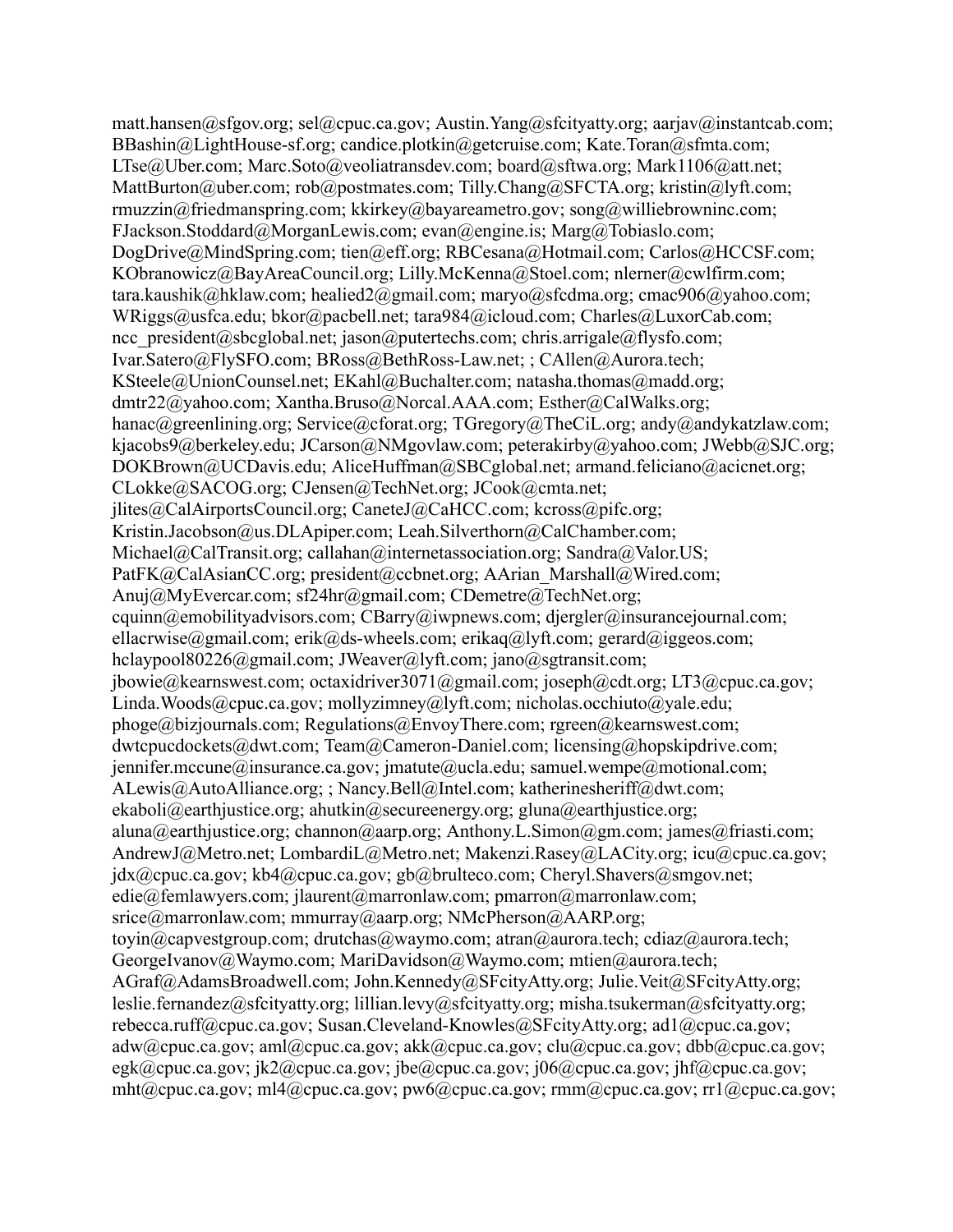$scf(a)$ cpuc.ca.gov; ts2 $(a)$ cpuc.ca.gov; tcu $(a)$ cpuc.ca.gov; tbu $(a)$ cpuc.ca.gov; ALarro $(a)$ uber.com; Amanda.El-Dakhakhni@getcruise.com; curtis.scott@uber.com; David.Rubin@GetCruise.com; davidtrotman@cabcollege.com; JYLee@Uber.com; Jeffrey.Tumlin@SFmta.com; Leslie.Caplan@HailoCab.com; Mason.Smith@GetCruise.com; Stephanie.Kuhlman@Uber.com; zach@summon.com; aeken@nrdc.org; Amy.Bach@uphelp.org; KLR@a-klaw.com; kklein@fbjgk.com; mrasey@nrdc.org; MMuller@nrdc.org; rachellechong@gmail.com; kallen@jenner.com; pejman.moshfegh@morganlewis.com; sarah.mcbride@reuters.com; fjackson.stoddard@morganlewis.com; ledelstein@jenner.com; schinner@schinner.com; salle@uber.com; aichi.daniel@getcruise.com; ATran@Lyft.com; BStokes@Lyft.com; BCollins@Lyft.com; DReagans@Lyft.com; nadia.anderson@getcruise.com; paugustine@lyft.com; Prashanthi.Raman@GetCruise.com; TraciLee@Lyft.com; jiri@jiri.us; BGoebel@kqed.org; guidoiannetti@me.com; j.to.the.effrey@gmail.com; AnnaFero@dwt.com; Daniel.Rockey@BryanCave.com; heather.somerville@thomsonreuters.com; JStoddard@manatt.com; JMcIntyre@GoodinMacBride.com; ldolqueist@nossaman.com; PatrickFerguson@dwt.com; TahiyaSultan@dwt.com; TBrunello@CalStrat.com; VidhyaPrabhakaran@dwt.com; mmattes@nossaman.com; RobMaguire@dwt.com; chasbach@sonic.net; artinetp@silverride.com; Pabst@WestRoadStrategies.com; eva.cheong@flysfo.com; Nicholas.niiro@sfcityatty.org; ashley.fillmore@uber.com; SelbyTelecom@gmail.com; Kevin.Fisher@SanJoseCa.org; Legal@voyage.auto; aparna@zoox.com; BFuchs@UnionCounsel.net; Gordon.Sung@pony.ai; max.harris@pony.ai; Tiffany.Zhao@Pony.ai; Anita@iCommlaw.com; manal.Yamout@CaliberStrat.com; miriam.raffel-smith@sierraclub.org; Paul.Hernandez@EnergyCenter.org; phernandez@ebce.org; mreich@econ.berkeley.edu; stan.toy@aem.sccgov.org; cwagner@ka-pow.com; cbermel@politico.com; don@edelsteingilbert.com; dit@cpuc.ca.gov; george.hatamiya@deweysquare.com; jacqueline.kinney@sen.ca.gov; Jason@edelsteingilbert.com; Juanita.Martinez@gm.com; Melanie.Slocum@deweysquare.com; elsi@caliberstrat.com; lmh@eslawfirm.com; jie@cpuc.ca.gov; michael.minkus@cpuc.ca.gov; vuk@cpuc.ca.gov; AppRhg@cpuc.ca.gov; adj@cpuc.ca.gov; agg@cpuc.ca.gov; sf2@cpuc.ca.gov; vsj@cpuc.ca.gov; amz@cpuc.ca.gov; bk1@cpuc.ca.gov; crs@cpuc.ca.gov; cn1@cpuc.ca.gov; dl2@cpuc.ca.gov; iak@cpuc.ca.gov; jzi@cpuc.ca.gov; lct@cpuc.ca.gov; nb2@cpuc.ca.gov; rim@cpuc.ca.gov; svn@cpuc.ca.gov; ; cynthia.alvarez@asm.ca.gov; Laura.McWilliams@sen.ca.gov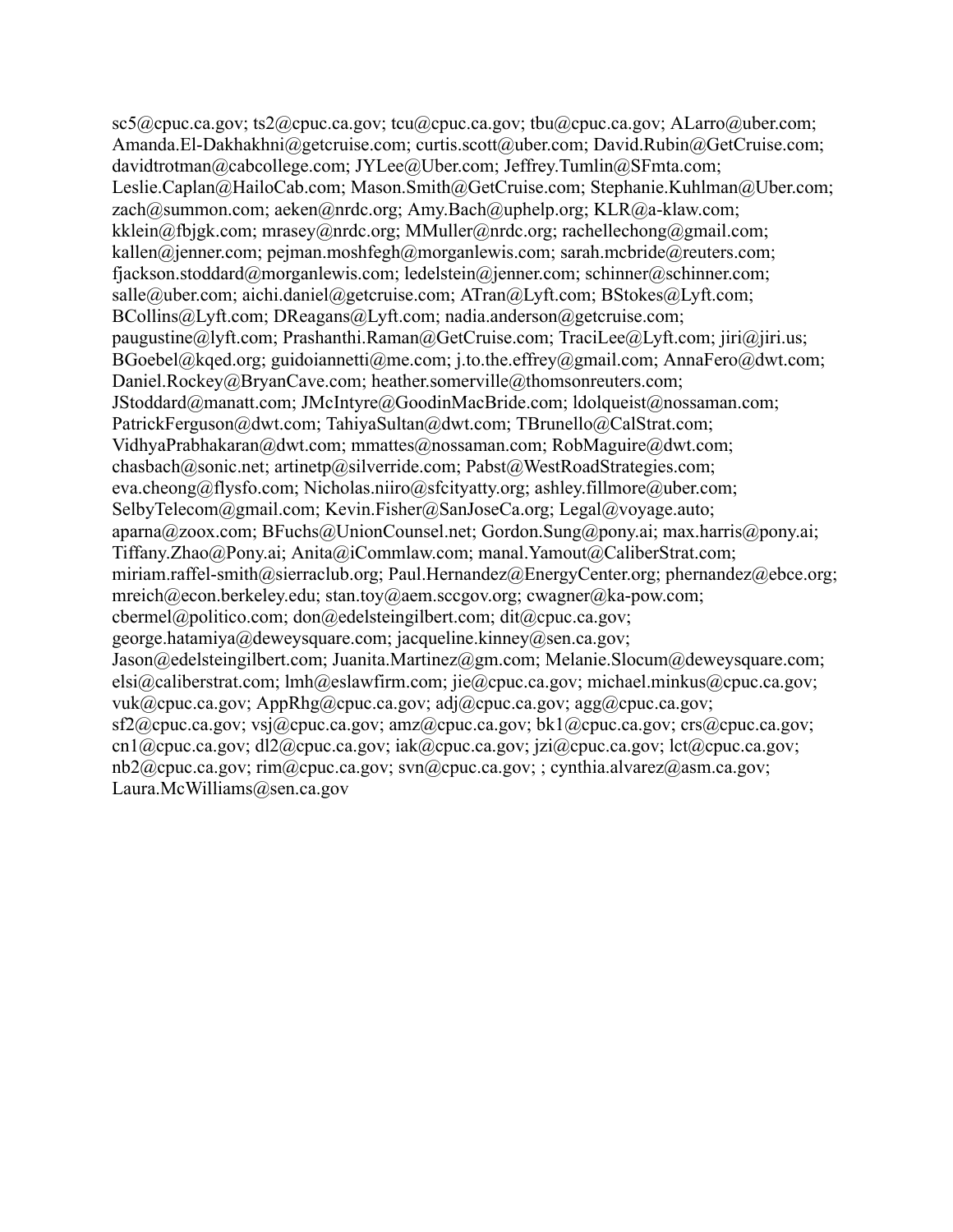<span id="page-3-0"></span>

### **CALIFORNIA PUBLIC UTILITIES COMMISSION Service Lists**

**PROCEEDING: R1212011 - CPUC - OIR ON REGULA FILER: CPUC LIST NAME: LIST LAST CHANGED: JUNE 9, 2022**

**[Download the Comma-delimited File](https://ia.cpuc.ca.gov/servicelists/R1212011_80655.csv)  [About Comma-delimited Files](https://ia.cpuc.ca.gov/servicelists/about_csv.htm)**

**[Back to Service Lists Index](https://ia.cpuc.ca.gov/servicelists/sl_index.htm)**

## **Parties**

CHRISTINE MAILLOUX DAVID AZEVEDO TELECOMMUNICATIONS ATTORNEY ASSOCIATE STATE DIR THE UTILITY REFORM NETWORK AARP CALIFORNIA EMAIL ONLY 1415 L STREET, STE, 960 EMAIL ONLY, CA 00000 SACRAMENTO, CA 00000 FOR: THE UTILITY REFORM NETWORK FOR: AARP CALIFORNIA

KATHERINE CIMA **KEVIN HATFIELD** BUSINESS ANALYST **HAILO CAB** EVERCAR EMAIL ONLY 3415 SEPULVEDA BLVD. EMAIL ONLY, NY 00000 LOS ANGELES, CA 00000 FOR: HAILO CAB FOR: EVERCAR

MIKE MONTGOMERY **PETER LEROE-MUNOZ** EMAIL ONLY EMAIL ONLY

STEVEN SCHOEFFLER WALTER BLAKE DERBY CEO EMAIL ONLY ERIDESHARE, INC. THE SECOND BALL ONLY EMAIL ONLY, IL 00000 FOR: ERIDESHARE, INC.

ERIN ABRAMS MATTHEW DAUS OFFICER IATR 10 CROSBY ST. 2ND FL. 156 WEST 56TH STREET NEW YORK, NY 10013 NEW YORK, NY 10019

ANNE MARIE LEWIS, PH.D ARIEL S. WOLF SR DIR - TECHNOLOGY<br>ALLIANCE FOR AUTOMOTIVE INNOVATION SELF-DR

EXECUTIVE DIR. GENERAL COUNSEL & VICE PRESIDENT CALINNOVATES SILICON VALLEY LEADERSHIP EMAIL ONLY, CA 00000 EMAIL ONLY, CA 00000 FOR: CALINNOVATES FOR: SILICON VALLEY LEADERSHIP GROUP

EMAIL ONLY, CA 00000 EMAIL ONLY **FOR: WALTER BLAKE DERBY** 

C/O WINDEL MARX LANE & MITTENDORF, LLP FOR: NOMAD TRANSIT, LLC FOR: INTERNATIONAL ASSOCIATION OF TRANSPORTATION REGULATORS (IATR)

SELF-DRIVING COALITION FOR SAFER STREETS

https://ia.cpuc.ca.gov/servicelists/R1212011\_80655.htm 1/17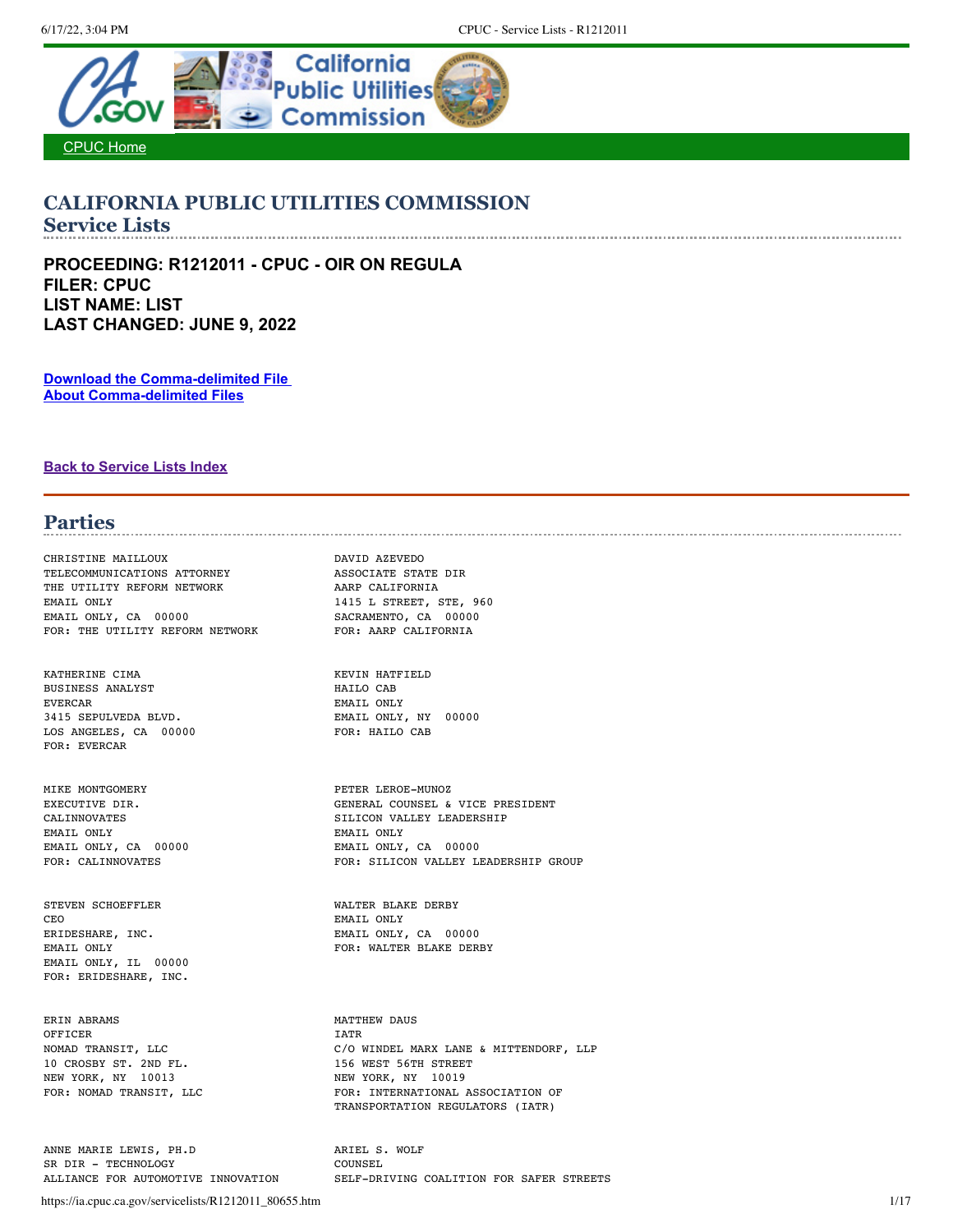1050 K ST. NW, STE. 650 600 MASSACHUSETTS AVE. NW WASHINGTON, DC 20001 WASHINGTON, DC 20001 FOR: ALLIANCE FOR AUTOMOTIVE INNOVATION FOR: SELF-DRIVING COALITION FOR SAFER

JON POTTER JONATHAN WEINBERGER APPLICATION DEVELOPERS ALLIANCE AFFILICATION DEVELOPERS ALLIANCE<br>1015 - 7TH STREET NAW, 2ND FLOOR<br>WASHINGTON, DC 20001 FOR: APPLICATION DEVELOPERS ALLIANCE MANUFACTURERS (ADA)

KAREN BAKER SCOTT BERKOWITZ MANAGING PARTNER PRESIDENT 655 15TH ST NW SUITE 800 1220 L ST NW, SUITE 500 WASHINGTON, DC 20005 WASHINGTON, DC 20005<br>FOR: RALLANCE FOR: RAPE, ABUSE & INC

YANIRA CRUZ **AMITAI BIN-NUN** PRESIDENT / CEO SECURING AMERICA'S FUTURE ENERGY NATIONAL HISPANIC COUNCIL ON AGING 2201 12TH STREET NW, STE. 101 WASHINGTON, DC 20036 WASHINGTON, DC 20009 FOR: SECURING AMERICA $\hat{a}\epsilon^{\mathfrak{m}}$ S FUTURE ENERGY FOR: NATIONAL HISPANIC COUNCIL ON AGING (SAFE) FOR: NATIONAL HISPANIC COUNCIL ON AGING

ALFRED LAGASSE JOHN G. PARE, JR. CEO NATIONAL FEDERATION OF THE BLIND TAXICAB, LIMOUSINE & PARATRANSIT ASSN.. 200 E WELLS STREET 3200 TOWER OAKS BLVD., STE. 220 BALTIMORE, MD 21230 ROCKVILLE, MD 20852<br>FOR: NATIONAL FEDERATION OF THE BLIND<br>FOR: TAXICAB, LIMOUSINE & PARATRANSIT (NFB) FOR: TAXICAB, LIMOUSINE & PARATRANSIT ASSOCIATION (TLPA)

MICHAEL HAYES **ANTHONY STEPHENS** SR. MANAGER, GOVERNMENT AFFAIRS AMERICAN COUNCIL OF THE BLIND CONSUMER TECHNOLOGY ASSOCIATION 1703 N. BEAUREGARD ST., SUITE 1916 S. EADS STREET ALEXANDRIA, VA 22311 ARLINGTON, VA 22202 FOR: AMERICAN COUNCIL OF THE BLIND FOR: CONSUMER TECHNOLOGY ASSOCIATION (CTA)

MELISSA L. SORENSON BENNIE HAMILTON BENNIE HAMILTON NAPBS BETTER DAYZ, INC 2501 AERIAL CENTER PARKWAY, STE. 103 215 EAST 105TH STREET MORRISVILLE, NC 27560 LOS ANGELES, CA 90003 FOR: NATIONAL ASSOCIATION OF TOR: BENNIE HAMILTON, SELF, AND ON PROFESSIONAL BACKGROUND SCREENERS BEHALF OF BETTER DAYZ, INC (NAPBS)

ASHAD HAMIDEH, PH.D SELETA J. REYNOLDS SR. DIR. - PLANNING & DEVELOPMENT GENERAL MANAGER ONE GATEWAY PLAZA, MS 99-23-3 100 S. MAIN ST. ONE GATEWAY PLAZA, MS 99-23-3<br>
LOS ANGELES, CA 90012<br>
FOR: LOS ANGELES COUNTY METROPOLITAN<br>
FOR: LOS ANGELES DEPARTMENT OF FOR: LOS ANGELES COUNTY METROPOLITAN FOR: LOS ANGELES TRANSPORTATION AUTHORITY TRANSPORTATION TRANSPORTATION AUTHORITY

THOMAS M. DRISCHLER SARA GERSEN TAXICAB ADMIN./MGR. FRANCHISE & TAXI REG STAFF ATTORNEY L.A. DEPARTMENT OF TRANSPORTATION EARTHJUSTICE 100 S. MAIN STREET, 10TH FLR. 800 WILSHIRE BLVD., STE. 1000 LOS ANGELES, CA 90012 LOS ANGELES, CA 90017<br>
FOR: CITY OF LOS ANGELES DEPT. OF FOR: SIERRA CLUB FOR: CITY OF LOS ANGELES DEPT. OF TRANPORTATION

RICH AZZOLINO GENEVIEVE GIULIANO

### 6/17/22, 3:04 PM CPUC - Service Lists - R1212011

STREETS

ALLIANCE OF AUTOMOBILE MANUFACTURERS<br>803 7TH STREET, NW, SUITE 300<br>WASHINGTON, DC 20001 FOR: ALLIANCE OF AUTOMOBILE

RALIANCE RAPE, ABUSE & INCEST NATIONAL NETWORK FOR: RAPE, ABUSE & INCEST NATIONAL NETWORK (RAINN)

1703 N. BEAUREGARD ST., SUITE 420

PRESIDENT & CFO

L.A. COUNTY METRO TRANSPORT.AUTHORITY LOS ANGELES DEPARTMENT OF TRANSPORTATION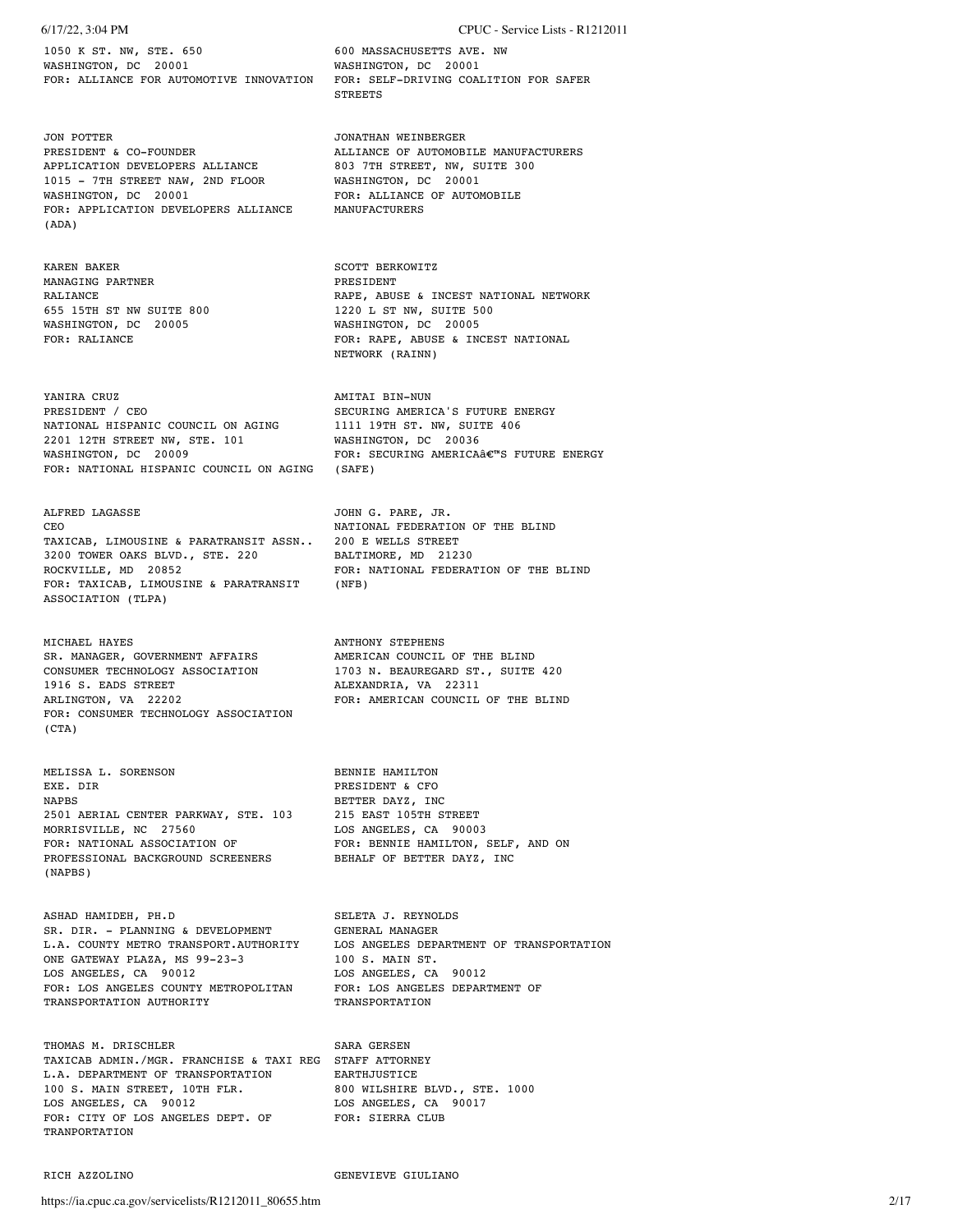PRESIDENT CTR DIR / FERRARO CHAIR GREATER CALIFORNIA LIVERY ASSOCIATION METRANS TRANSPORTATION CENTER 8726 SEPULVEDA BLVD., NO. 2317 UNIV. OF SO. CALIF. 8726 SEPULVEDA BLVD., NO. 2317 UNIV. OF SO. CALIF.<br>LOS ANGELES, CA 90045-0082 650 CHILDS WAY, RGL 216 LOS ANGELES, CA 90045-0082 650 CHILDS WAY, RGL 216<br>FOR: GREATER CALIFORNIA LIVERY LOS ANGELES, CA 90089-0626 FOR: GREATER CALIFORNIA LIVERY ASSOCIATION (GCLA) FOR: METRANS TRANSPORTATION CENTER

CITY OF SANTA MONICA **MOTIONAL AD INC.** 1685 MAIN STREET 1453 3RD ST, SUITE 200<br>
SANTA MONICA, CA 90401 SANTA MONICA, CA 90401 SANTA MONICA, CA 90401 SANTA MONICA, CA 90401 SANTA MONICA SANTA MONICA FOR: CITY OF SANTA MONICA

MARIA KEEGAN MYERS EDDIE FLORES ATTORNEY CITY TRAFFIC ENGINEER ROTHNER, SEGALL & GREENSTONE EXPLAINER, DEGREE & SUBDIVERSION AND 476 FOURTH AVE., BLDG. A PASADENA, CA 91101 CHULA VISTA, CA 91910 FOR: SERVICE EMPLOYEES INTERNATIONAL FOR: CITY OF CHULA VISTA UNION, LOCAL 721

ALLEGRA FROST ANTOINETTE MEIER DEPUTY CITY ATTORNEY PRINCIPAL REGIONAL PLANNER CITY OF SAN DIEGO SAN DIEGO ASSOCIATION 1200 THIRD AVENUE, 11TH FLOOR 401 B STREET, STE. 800<br>
SAN DIEGO, CA 92101 5AN DIEGO, CA 92101 FOR: CITY OF SAN DIEGO FOR: SAN DIEGO ASSOCIATION OF

RICH AZZOLINO GEOFF MATHIEUX GREATER CALIFORNIA LIVERY ASSOCIATION TICKENGO, INC. 1550 GILBRETH RD<br>
1550 GILBRETH RD<br>
2011 PINE COURT PINE COURT BURLINGAME, CA 94014 BURLINGAME, CA 94010 DALY CITY, CA 9401<br>FOR: GREATER CALIFORNIA LIVERY FOR: TICKENGO, INC. FOR: GREATER CALIFORNIA LIVERY ASSOCIATION

BERT KAUFMAN ANNE MARY MCVEIGH CORPORATE & REGULATORY AFFAIRS TWATKINS AVE. CORPORATE & REGULATORY AFFAIRS ZOOX, INC. THERTON, CA 94027 325 SHARON PARK DR. STE. 909 FOR: ANNE MARY MCVEIGH MENLO PARK, CA 94025 FOR: ZOOX, INC.

THOMAS GEORGE-WILLIAMS CHRISTOPHER DOLAN TRANSIT BLUE INC. THE SECOND ONLAN LAW FIRM 1001 BAYHILL DRIVE, NO. 200 1438 MARKET STREET SAN BRUNO, CA 94066 SAN FRANCISCO, CA 94102<br>FOR: TRANSIT BLUE INC SAN FOR: CHIRS DOLAN AND THE

MATT HANSEN SELINA SHEK CITY & COUNTY OF SAN FRANCISCO LEGAL DIVISION 25 VAN NESS AVE., STE. 750 ROOM 4107 SAN FRANCISCO, CA 94102 505 VAN NESS AVENUE FOR: CITY & COUNTY OF SAN FRANCISCO SAN FRANCISCO, CA 94102-3214

AUSTIN M. YANG AARJAV TRIVEDI DEPUTY CITY ATTORNEY **CEO** & FOUNDER CITY AND COUNTY OF SAN FRANCISCO SUMMON 1 DR. CARLTON B. GOODLETT PL, RM 234 367-A 9TH STREET SAN FRANCISCO, CA 94102-4682 SAN FRANCISCO, CA 94103 FOR: THE SAN FRANCISCO CITY ATTORNEY'S FOR: SUMMON OFFICE (CITY ATTORNEY)

BRYAN BASHIN CANDICE PLOTKIN THE LIGHTLHOUSE FOR THE BLIND 1155 MARKET STREET, 9TH FL. 1201 BRYANT STREET

### 6/17/22, 3:04 PM CPUC - Service Lists - R1212011

CARLOS MORALES<br>
SR. TRANSPORT PLANNER<br>
SENIOR MANAGER, PUBLIC POLICY SR. TRANSPORT PLANNER SENIOR MANAGER, PUBLIC POLICY

SAN DIEGO, CA 92101 GOVERNMENTS (SANDAG)

FOR: CHIRS DOLAN AND THE DOLAN LAW FIRM

CALIF PUBLIC UTILITIES COMMISSION FOR: SED - CPED

CEO LEAD COUNSEL, REGULATORY POLICY THE LIGHTLHOUSE FOR THE BLIND GM CRUISE, LLC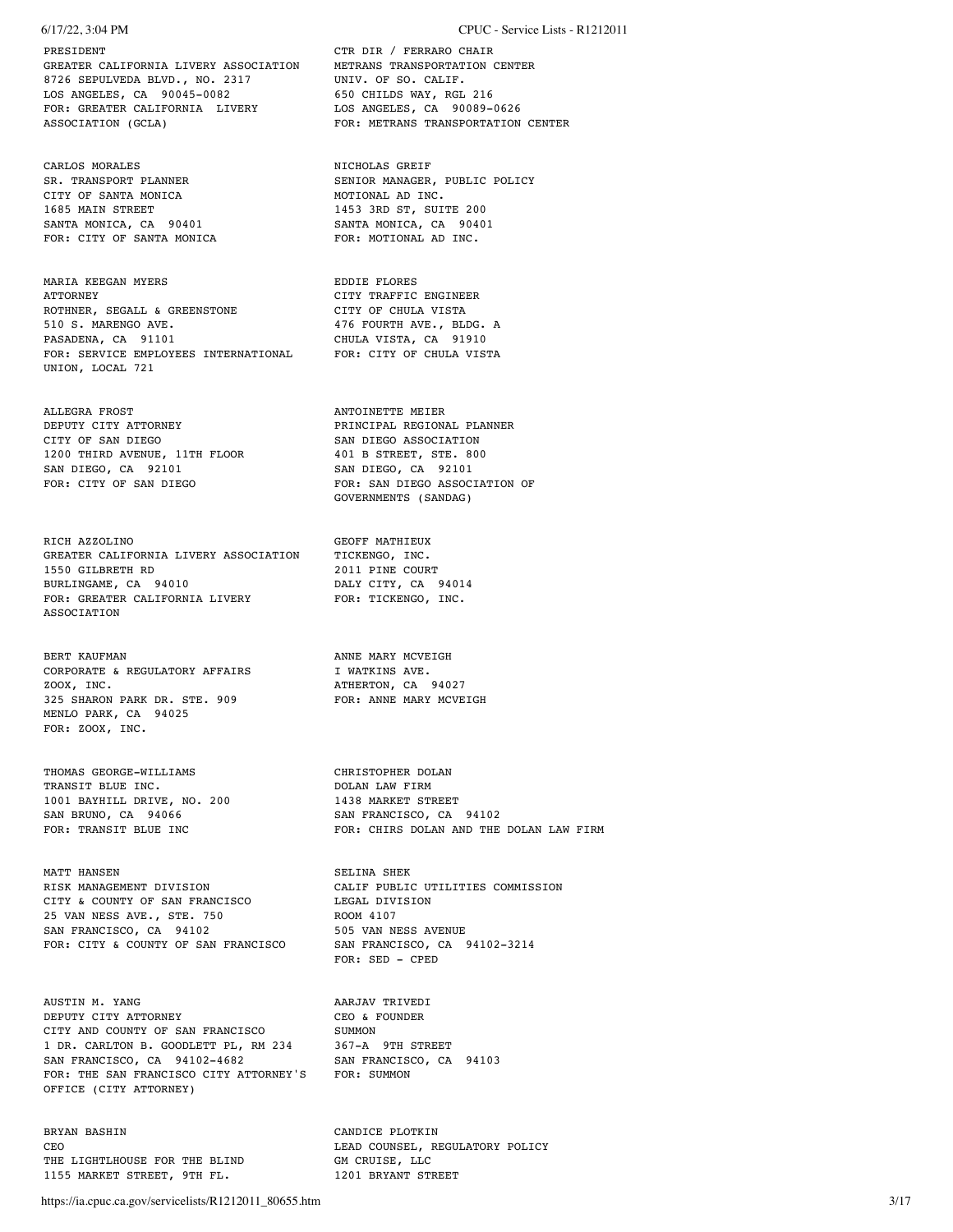SAN FRANCISCO, CA 94103 SAN FRANCISCO, CA 94103 VISUALLY IMPAIRED

KATE TORAN DESCRIPTION OF THE LISA TSE INT. DIR.- TAXIS & ACCESSIBLE SVCS DIV. COUNSEL, REGULATORY S. F. MUNICIPAL TRANSPORTATION AGENCY UBER TECHNOLOGIES, INC. 1 SOUTH VAN NESS AVE., 7TH FLOOR 1455 MARKET STREET, 4TH FL. SAN FRANCISCO, CA 94103 SAN FRANCISCO, CA 94103 FOR: SAN FRANCISCO MUNICIPAL FOR: UBER TECHNOLOGIES, INC.; TRANSPORTATION AGENCY (SFMTA) RAISER-CA, LLC; AND UBER USA, LLC

MARC ANTHONY SOTO **MARK GRUBERG** GENERAL MANAGER **EXECUTIVE BOARD MEMBER** VEOLIA TRANSPORTATION SERVICES, INC. SAN FRANCISCO TAXI WORKERS ALLIANCE 012011A 1888812 1888812 1898812 1898812 1898812 1898812 1898812 1898812 1898812 1898812 1898812 1898812 189881<br>
SAN FRANCISCO, CA 94103 1898812 1898812 1898812 1898812 1898812 1898812 1898812 1899811 FOR: VEOLIA TRANSPORTATION SERVICES, INC. ALLIANCE (SFTWA)

MARK GRUBERG MATTHEW BURTON UNITED TAXICAB WORKERS ATTORNEY 2940 16TH STREET, NO. 314 UATC, LLC<br>
SAN FRANCISCO, CA 94103 1455 MARK FOR: UNITED TAXICAB WORKERS SAN FRANCISCO, CA 94103

ROBERT RIEDERS TILLY CHANG GENERAL COUNSEL **EXEMPTE SEXEMBLE SEXEMBLE SEXEMPTE SEXEMPTE** SAN FRANCISCO, CA 94103

KRISTIN SVERCHEK MUZZIN STONER MUZZIN GENERAL COUNSEL STONER STONER STONER STONER STONER STONE STONE STONE STONE STONE STONE STONE STONE STONE STONE STONE STONE STONE STONE STONE STONE STONE STONE STONE STONE STONE STONE S LYFT, INC. 350 SANSOME STREET, SUITE 800 548 MARKET STREET, NO. 68514 SAN FRANCISCO, CA 94104 SAN FRANCISCO, CA 94104 FOR: TAXICAB AND PARATRANSIT FOR: LYFT, INC. (FORMERLY ZIMRIDE, INC.) ASSOCIATION OF CALIFORNIA (TPAC)

KRUTE SINGA WILLIE L. BROWN, JR. PRINCIPAL REGIONAL PLANNER METROPOLITAN TRANSPORTATION COMMISSION 100 THE EMBARCADERO PENTHOUSE 375 BEALE STREET, SUITE 800 SAN FRANCISCO, CA 94105 SAN FRANCSICO, CA 94105 FOR: WILLIE BROWN INC. FOR: METROPOLITAN TRANSPORTATION COMMISSION (MTC)

F. JACKSON STODDARD EVAN ENGSTROM ATTORNEY POLICY DIRECTOR MORGAN LEWIS & BOCKIUS, LLP ENGINE ADVOCACY ONE MARKET, SPEAR STREET TOWER SAN FRANCISCO, CA 94105-1126 SAN FRANCISCO, CA 94107 FOR: WAYMO LLC FOR: ENGINE ADVOCACY

MARGARET TOBIAS DENNIS KORKOS ATTORNEY AT LAW SAN FRANCISCO, CA 94107<br>FOR: HOPSKIPDRIVE, INC.

LEE TIEN ROBERT CESANA COUNSEL VICE PRESIDENT 815 EDDY STREET 691 POST STREET, NO. 402 SAN FRANCISCO, CA 94109 SAN FRANCISCO, CA 94109

6/17/22, 3:04 PM CPUC - Service Lists - R1212011

FOR: THE LIGHTHOUSE FOR THE BLIND & FOR: CRUISE LLC (FORMERLY GM CRUISE LLC)

SAN FRANCISCO, CA 94103<br>FOR: SAN FRANCISCO TAXI WORKERS

1455 MARKET STREET, 4TH FLOOR FOR: UATC, LLC

POSTMATES INC. THE SAME SOLUMER SECTION AND RESERVE TRANSPORTATION AUTHORITY 201 3RD STREET, SUITE 200<br>201 3RD STREET, SUITE 200<br>201 SAN FRANCISCO, CA 94103<br>201 SAN FRANCISCO, CA 94103 FOR: POSTMATES INC. THE SAN FRANCISCO COUNTY TRANSPORTATION AUTHORITY

FRIEDMAN & SPRINGWATER LLP

TOBIAS LAW OFFICE MEDALLION HOLDER'S ASSOCIATION 460 PENNSYLVANIA AVE 691 POST STREET, NO. 402<br>
SAN FRANCISCO, CA 94107 6AN FRANCISCO, CA 94109 FOR: MEDALLION HOLDER'S ASSOCIATION (MHA)

ELECTRONIC FRONTIER FOUNDATION MEDALLION HOLDERS' ASSSOCIATION

https://ia.cpuc.ca.gov/servicelists/R1212011\_80655.htm 4/17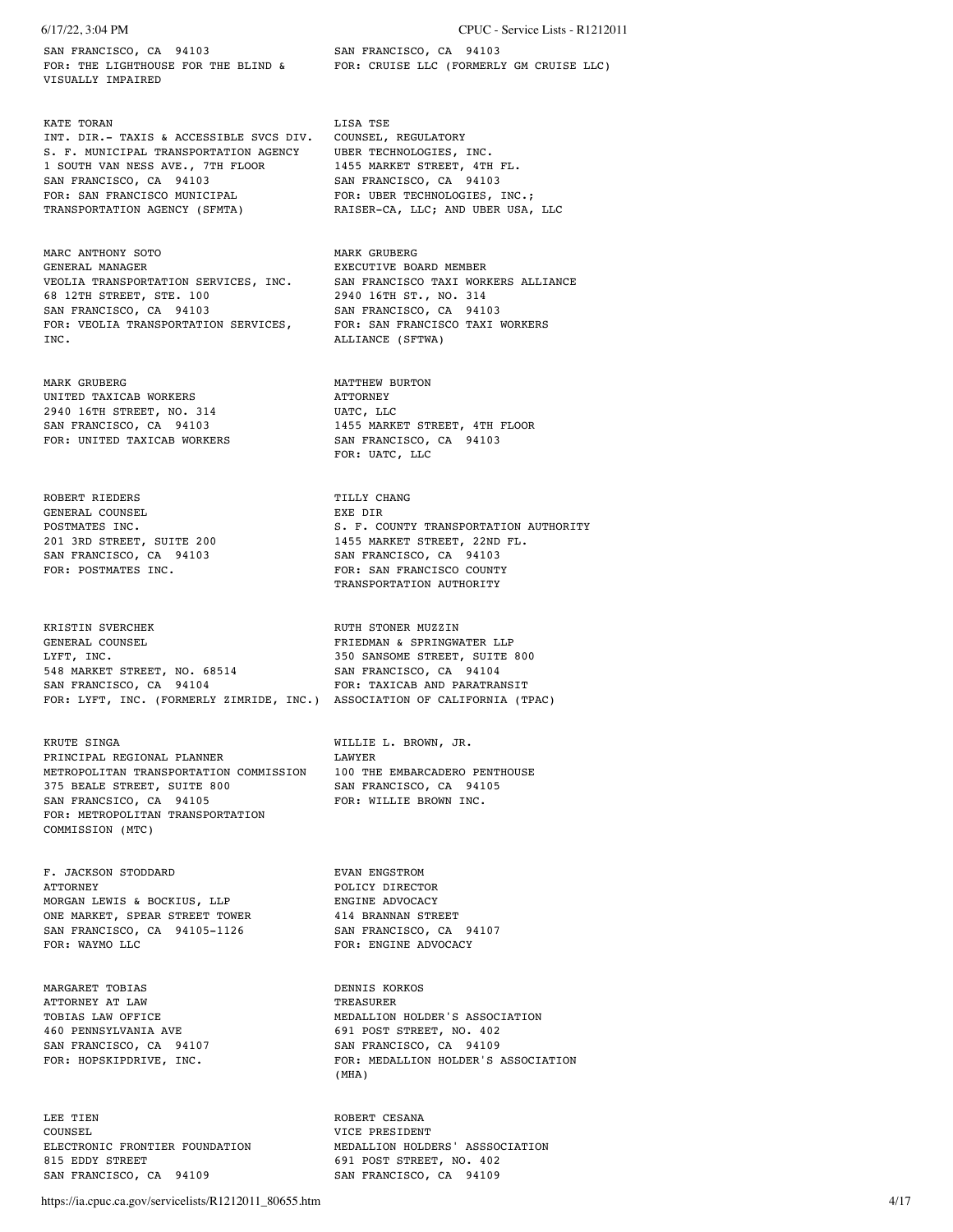CARLOS SOLORZANO KELLY OBRANOWICZ CEO CEO POLICY MGR - TRANSPORTATION HISPANIC CHAMBERS OF COMMERCE OF S. F. BAY AREA COUNCIL 3597 MISSION STREET 353 SACRAMENTO ST., 10TH FL. SAN FRANCISCO, CA 94110 SAN FRANCISCO, CA 94111 FOR: HISPANIC CHAMBERS OF COMMERCE OF FOR: BAY AREA COUNCIL SAN FRANCISCO (HCCSF)

LILLY MCKENNA NEIL S. LERNER ATTORNEY AT LAIR ATTORNEY AT LAIR ATTORNEY AT LAIR ATTORNEY AT LAIR AND ATTORNEY AT LAIR AT LAIR AT LAIR AND A LAIR AND A LAIR AND A LAIR AND A LAIR AND A LAIR AND A LAIR AND A LAIR AND A LAIR THREE EMBARCADERO CENTER, STE 1120 900 FRONT STREET, SUITE 350 SAN FRANCISCO, CA 94111 SAN FRANCISCO, CA 94111 FOR: PONY.AI, INC. THE REGURIDE, INC.

TARA S. KAUSHIK ED HEALY HOLLAND & KNIGHT, LLP 315 VIENNA ST. 50 CALIFORNIA STREET, 28TH FLOOR SAN FRANCISCO, CA 94112<br>SAN FRANCISCO, CA 94111 FOR: ED HEALY SAN FRANCISCO, CA 94111 FOR: SHUDDLE, INC

MARYO MOGANNAM CARL MACMURDO PRESIDENT 431 FREDERICK ST., NO. 1<br>SF COUNCIL OF DISTRICT MERCHANTS ASSOC. SAN FRANCISCO, CA 94117 SF COUNCIL OF DISTRICT MERCHANTS ASSOC. 2443 FILLMORE STREET, SUITE 189 FOR: CARL MACMURDO SAN FRANCISCO, CA 94115 FOR: SAN FRANCISCO COUNCIL OF DISTRICT MERCHANTS ASSOCIATIONS (SFCDMA)

WILLIAM RIGGS<br>
PROGRAM DIR – ASSOC. PROFESSOR<br>
PRESIDENT PROGRAM DIR - ASSOC. PROFESSOR<br>UNIVERSITY OF SAN FRANCISCO 2130 FULTON STREET 1874 24TH AVENUE SAN FRANCISCO, CA 94117 SAN FRANCISCO, CA 94122<br>FOR: DR. WILLIAM RIGGS SAN FRANCISCO CAB DI

TARA HOUSMAN CHARLES RATHBONE 1444 7TH AVENUE, NO. 304 LUXOR CAB CO. SAN FRANCISCO, CA 94122 2230 JERROLD AVENUE

DAN HINDS JASON HAYNES PRESIDENT GOTCAB.COM 2270 MCKINNON AVE. SAN FRANCISCO, CA 94127 SAN FRANCISCO, CA 94124 FOR: GOTCAB.COM FOR: NATIONAL/VETERANS CAB

CHRIS ARRIGALE **IVAR C. SATERO** SAN FRANCISCO INTERNATIONAL AIRPORT AIRPORT DIR PO BOX 8097 **INTERNATIONAL TERMINAL, 5TH FL** SAN FRANCISCO, CA 94128 PO BOX 8097 FOR: SAN FRANCISCO AIRPORT COMMISSION SAN FRANCISCO, CA 94128

BETH A. ROSS ENFORCEMENT AND PLANNING DIV - EPD ATTORNEY DEPT. OF CALIFORNIA HIGHWAY PATROL LAW OFFICE OF BETH A ROSS PO BOX 942898 196 LAIDLEY STREET SACRAMENTO, CA 94298-0001 SAN FRANCISCO, CA 94131 FOR: DEPARTMENT OF CALIFORNIA HIGHWAY FOR: TRANSPORT WORKERS UNION OF AMERICA PATROL (TWU)

CHARITY ALLEN **KERIANNE R. STEELE** 

6/17/22, 3:04 PM CPUC - Service Lists - R1212011

FOR: ELECTRONIC FRONTIER FOUNDATION FOR: MEDALLION HOLDERS' ASSOCIATION

ATTORNEY AT LAW STOEL RIVES LLP COX, WOOTTON, LERNER, GRIFFIN & HANSEN,

SAN FRANCISCO CAB DRIVERS ASSOCIATION FOR: SAN FRANCISCO CAB DRIVERS ASSOCIATION

FOR: TARA HOUSMAN SAN FRANCISCO, CA 94124 FOR: LUXOR CAB COMPANY

236 WEST PORTAL AVE., NO. 280

INTERNATIONAL TERMINAL, 5TH FLOOR SAN FRANCISCO INTERNATIONAL AIRPORT FOR: SAN FRANCISCO INTERNATIONAL AIRPORT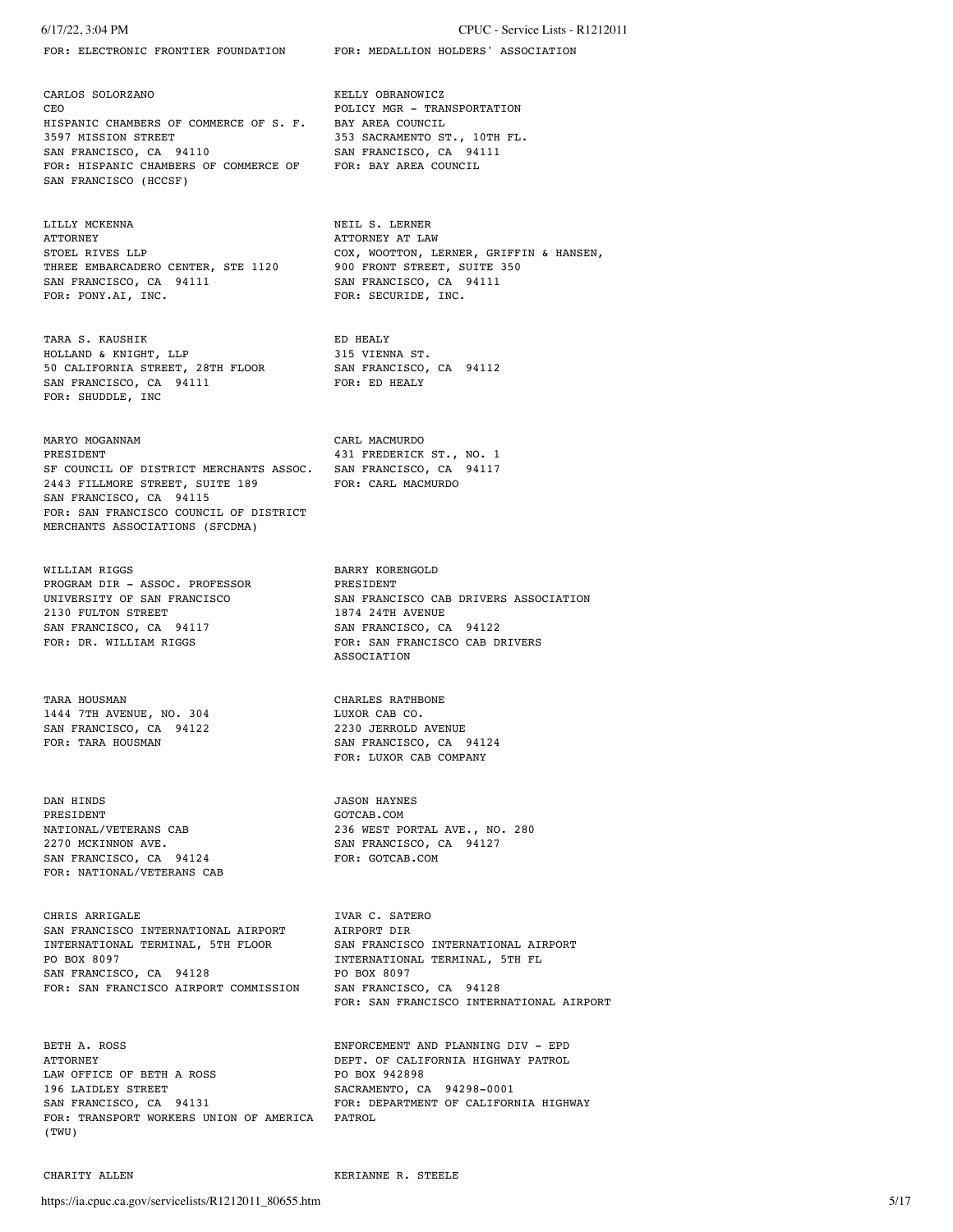DEPUTY GENERAL COUNSEL ATTORNEY PALO ALTO, CA 94303 ALAMEDA, CA 94501

EVELYN KAHL NATASHA THOMAS COUNSEL NATASHA THOMAS COUNSEL BUCHALTER, A PROFESSIONAL CORPORATION 55 SECOND STREET, STE. 1700 **NORTHERN CALIFORNIA REGION**<br>
SAN FRANCISCO. CA 94503 **1027 DIRLEN BLYD.** SAN FRANCISCO, CA 94503 7027 DUBLIN BLVD.<br>FOR: GENERAL MOTORS, LLC AND MAVEN DRIVE DUBLIN, CA 94568 FOR: GENERAL MOTORS, LLC AND MAVEN DRIVE LLC **FOR: MOTHERS AGAINST DRUNK DRIVING** 

DMITRY NAZAROV XANTHA BRUSO

ESTER RIVERA **HANA** CREGER 1300 CLAY STREET, SUITE 600 360 14TH STREET, 2ND FLOOR OAKLAND, CA 94612<br>
FOR: CALIFORNIA WALKS
FOR: CALIFORNIA WALKS
FOR: THE GREENLININ

MELISSA W. KASNITZ THOMAS GREGORY THOMAS GREGORY CENTER FOR ACCESSIBLE TECHNOLOGY 3075 ADELINE STREET, STE. 100 3075 ADELINE STREET, STE. 220 BERKELEY, CA 94703 BERKELEY, CA 94703 FOR: CENTER FOR INDEPENDENT LIVING FOR: CENTER FOR ACCESIBLE TECHNOLOGY

ANDY KATZ **KEN JACOBS** LAW OFFICES OF ANDY KATZ CHAIR BERKELEY, CA 94704 2521 CHANNING WAY FOR: TRANSFORM BERKELEY, CA 94720

JAMES W. CARSON PETER KIRBY ATTORNEY AT LAW 50 SONOMA SST., NO. 16<br>NIELSEN MERKSAMER PARRINELLO GROSS 5AN RAFAEL, CA 94901 NIELSEN MERKSAMER PARRINELLO GROSS SAN RAFAEL, CA<br>2350 KERNER BOULEVARD. SUITE 250 FOR: PETER KIRBY 2350 KERNER BOULEVARD, SUITE 250 SAN RAFAEL, CA 94901 FOR: YES ON 22 - SAVE APP-BASED JOBS & SERVICES: A COALITION OF ON-DEMAND DRIVERS AND PLATFORMS, SMALL BUSINESSES, PUBLIC SAFETY AND COMMUNITY ORGANIZATIONS

JAMES WEBB, JR. AUSTIN BROWN MGR - GOVN'T & LEGISLATIVE AFFAIRS EXE DIR<br>MINETA SAN JOSE' INTERNATIONAL AIRPORT UC DAVIS POLICY INSTITUTE MINETA SAN JOSE' INTERNATIONAL AIRPORT 1701 AIRPORT BLVD., STE. B-1130 1615 TILIA STREET SAN JOSE, CA 95110 DAVIS, CA 95616<br>
FOR: CITY OF SAN JOSE FOR: UC DAVIS POI

ALICE HUFFMAN **ARMAND** FELICIANO PRESIDENT VP 1215 K STREET, STE. 1609 1415 L STREET., SUITE 670 SACRAMENTO, CA 95814 SACRMANETO, CA 95814 FOR: CALIFORNIA HAWAII NATIONAL FOR: ASSOCIATION OF CALIFORNIA

AURORA INNOVATION, INC. WEINBERG, ROGER & ROSENFELD, APC 1880 EMBARCADERO ROAD 1001 MARINA VILLAGE PARKWAY, STE. 200 FOR: SERVICE EMPLOYEES INTERNATIIONAL UNION, LOCAL 1021 (SEIU LOCAL 1021)

EXECUTIVE DIRECTOR<br>MOTHERS AGAINST DRUNK DRIVING (MADD) (MADD)

480 N. CIVIC DRIVE, APT. 202 MGR - AUTONOMOUS VEHICLE POLICY WALNUT CREEK, CA 94596 <br>
FOR: DMITRY NAZAROV 1277 TREAT BLVD., 10TH FL. 1277 TREAT BLVD., 10TH FL. WALNUT CREEK, CA 94597 FOR: AMERICAN AUTOMOBILE ASSOCIATION OF NORTHERN CALIFORNIA, NEVADA AND UTAH

DEPUTY DIRECTOR ENVIRONMENTAL EQUITY PROGRAM MANAGER THE GREENLINING INSTITUTE FOR: THE GREENLINING INSTITUTE (GREENLINING)

CENTER FOR INDEPENDENT LIVING

2001 ADDISON STREET, STE. 300 UNIVERSITY OF CALIFORNIA, BERKELEY FOR: UC BERKELEY LABOR CENTER

FOR: UC DAVIS POLICY INSTITUTE FOR ENERGY, ENVIRONMENT, AND THE ECONOMY

CALIFORNIA HAWAII NAACP **ASSN.** OF CALIFORNIA INSURANCE COMPANIES

https://ia.cpuc.ca.gov/servicelists/R1212011\_80655.htm 6/17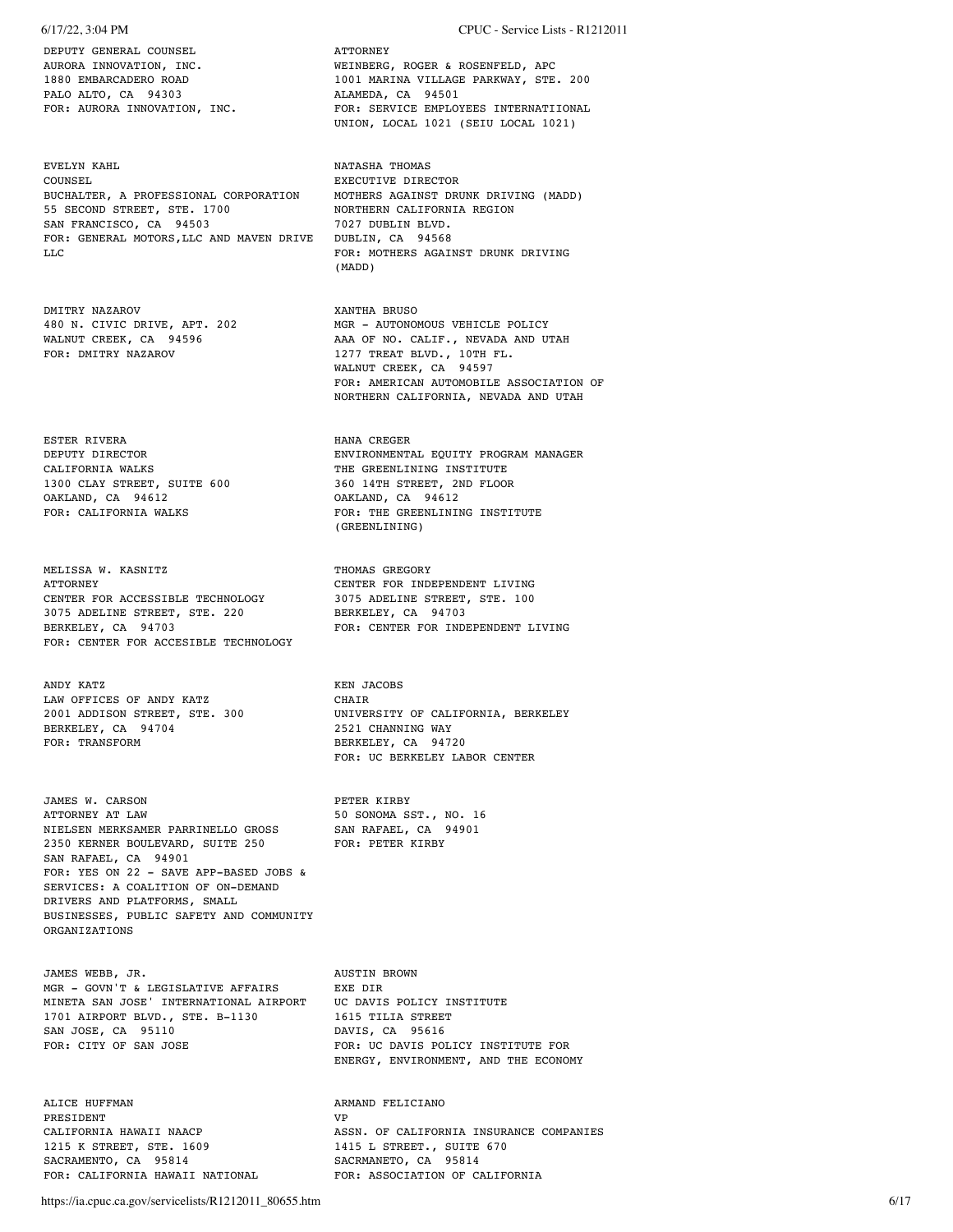ASSOCIATION FOR THE ADVANCEMENT OF INSURANCE COMPANIES COLORED PEOPLE (NAACP)

CHRISTINA LOKKE COURTNEY JENSEN POLICY MGR THE TECHNOLOGY NETWORK SACTO AREA COUNCIL OF GOVERNMENTS 915 L STREET, STE. 1270<br>1415 L STREET, STE 300 SACRAMENTO, CA 95814 1415 L STREET, STE 300 SACRAMENTO, CA 95814 FOR: THE TECHNOLOGY NETWORK (TECHNET) FOR: SACRAMENTO AREA COUNCIL OF GOVERNMENTS (SACOG)

JARRELL COOK JIM LITES CALIF. MANUFACTURERS & TECHNOLOGY ASSN EXECUTIVE DIRECTOR 1115 11TH STREET CALIFORNIA AIRPORTS COUNCIL SACRAMENTO, CA 95814 1510 - 14TH STREET FOR: CALIFORNIA MANUFACTURERS & SACRAMENTO, CA 95814 TECHNOLOGY ASSOCIATION (CMTA) FOR: CALIFORNIA AIRPORTS COUNCIL (CAC)

JULIAN CANETE KARA CROSS PRESIDENT / CEO GENERAL COUNSEL 1510 J STREET, STE. 110 1201 K STREET, SUITE 950 SACRAMENTO, CA 95814 SACRAMENTO, CA 95814<br>FOR: CALIFORNIA HISPANIC CHAMBERS OF FOR: PERSONAL INSURAN COMMERCE CALIFORNIA (PIFC)

KRISTIN L. JACOBSON LEAH SILVERTHORN ATTORNEY POLICY ADVOCATE DLA PIPER LLP (US) CALIFORNIA CHAMBER OF COMMERCE 400 CAPITOL MALL, STE. 2400 1215 K STREET, SUITE 1400 SACRAMENTO, CA 95814 SACRAMENTO, CA 95814<br>FOR: CTIA - THE WIRELESS ASSOCIATION FOR: THE CALIFORNIA C

MICHAEL PIMENTEL **Executes ROBERT CALLAHAN** LEGISLATIVE / REGULATORY ADVOCATE EXECUTIVE DIRECTOR - CALIFORNIA<br>CALIFORNIA TRANSIT ASSOCIATION INTERNET ASSOCIATION CALIFORNIA TRANSIT ASSOCIATION 1415 L STREET 1115 – 11TH STREET SACRAMENTO, CA 95814 SACRAMENTO, CA 95 FOR: CALIFORNIA TRANSIT ASSOCIATION

SANDRA HENRIQUEZ PAT FONG KUSHIDA EXE. DIR PRESIDENT / CEO 1215 K STREET, STE. 1850 2331 ALHAMBRA BLVD., STE. 100<br>
SACRAMENTO, CA 95814 SACRAMENTO, CA 95817 COALITION AGAINST SEXUAL ASSAULT OF COIMMERCE (CALCASA))

JUDY WILKINSON PRESIDENT CALIFORNIA COUNCIL OF THE BLIND 2143 HURLEY WAY SUITE 250 SACRAMENTO, CA 95825 FOR: CALIFORNIA COUNCIL OF THE BLIND (CCB)

## **Information Only**

AARIAN MARSHALL ANUJ SAIGAL STAFF WRITER **EVERCAR** WIRED 3415 SEPULVEDA BLVD EMAIL ONLY, CA 00000 FOR: WIRED

EMAIL ONLY **LOS ANGELES, CA** 00000

AUSTIN PETERSON CAMERON DEMETRE

6/17/22, 3:04 PM CPUC - Service Lists - R1212011

PERSONAL INSURANCE FEDERATION OF CAL. FOR: PERSONAL INSURANCE FEDERATION OF

FOR: THE CALIFORNIA CHAMBER FO COMMERCE (CALCHAMBER)

SACRAMENTO, CA 95814<br>FOR: INTERENET ASSOCIATION

VALORUS CALIF ASIAN PACIFIC CHAMBER OF COMMERCE SACRAMENTO, CA 95817 FOR: VALORUS (FORMERLY CALIFORNIA FOR: CALIFORNIA ASIAN PACIFIC CHAMBER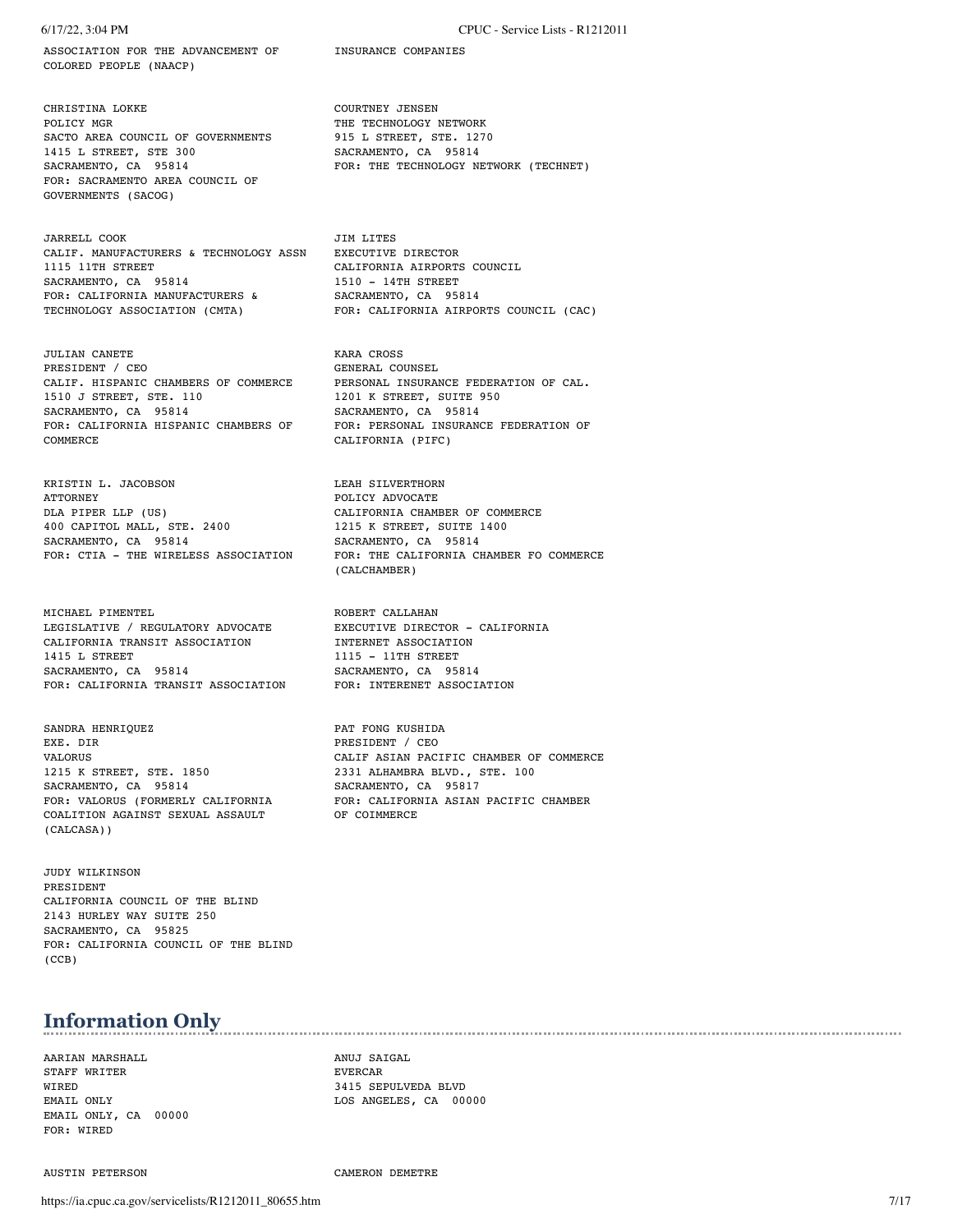EMAIL ONLY **DEPUTY EXECUTIVE DIR** EMAIL ONLY, CA 00000 TECHNET

COLLEEN QUINN CURT BARRY EMOBILITY ADVISOR CURT BARRY SR WRITER EMAIL ONLY EMAIL ONLY

DON JERGLER **ELLA WISE** INSURANCE JOURNAL EMAIL ONLY, CA 00000

ERIK NOLAND ERIKA QUINTERO EMAIL ONLY EMAIL ONLY

GERARD MARTRET **HENRY CLAYPOOL** EMAIL ONLY, CA 00000 EMAIL ONLY, CA 00000

JANEE WEAVER **In the Second Contract CONTROL** COUNSEL - REGULATORY SGTRANSIT EMAIL ONLY, CA 00000

JOHN BOWIE JOHN WILLIAMS KEARNS & WEST, INC. EMAIL ONLY, CA 00000

JOSEPH W. JEROME **LEUWAM TESFAI** POLICY COUNSEL CPUC - EXEC CENTER FOR DEMOCRACY & TECHNOLOGY EMAIL ONLY EMAIL ONLY **EMAIL ONLY, CA** 00000 EMAIL ONLY, CA 00000

LINDA J. WOODS MOLLY ZIMNEY CPUC - CPED LYFT, INC CPUC - CPED<br>EMAIL ONLY

NICHOLAS OCCHIUTO PATRICK HOGE EMAIL ONLY EMAIL ONLY EMAIL ONLY, CA 00000 EMAIL ONLY, CA 00000

PAUL D. HERNANDEZ ROSS GREEN PUBLIC POLICY & GOV. RELATIONS ASSOCIATE ENVOY TECHNOLOGIES INC. EMAIL ONLY  $\begin{array}{ll}\texttt{EMAIL} & \texttt{ENAIL} & \texttt{ONLY} \\ \texttt{EMAIL} & \texttt{ONLY} & \texttt{CMAL} & \texttt{ONLY} \end{array}$ 

DAVIS WRIGHT TREMAINE LLP CAMERON-DANIEL, P.C. EMAIL ONLY  $\begin{array}{lll} \texttt{EMAIL} & \texttt{ONLI} & \texttt{ONLI} \\ \texttt{EMAIL} & \texttt{ONLI} & \texttt{CA} & 00000 & \texttt{EMAIL} \end{array}$ 

HOPSKIPDRIVE, LLC JENNIFER MCCUNE

### 6/17/22, 3:04 PM CPUC - Service Lists - R1212011

 EMAIL ONLY EMAIL ONLY, CA 00000

SR WRITER / EDITOR EMOBILITY INSIDE WASHINGTON PUBLISHERS EMAIL ONLY, CA 00000

WESTERN REGION EDITOR **NATURAL RESOURCES DEFENSE COUNCIL** INSURANCE JOURNAL NATURAL EMAIL ONLY EMAIL ONLY **EMAIL ONLY, CA** 00000

> LYFT, INC. EMAIL ONLY, CA 00000 EMAIL ONLY, CA 00000

VPS CONSULTANT - TECH POLICY IGGEOS AMERICAN ASSN OF PEPLE WITH DISABILITIES EMAIL ONLY<br>EMAIL ONLY, CA 00000

EMAIL ONLY EMAIL ONLY **EMAIL ONLY, CA** 00000

EMAIL ONLY **EMAIL ONLY, CA** 00000

EMAIL ONLY EMAIL ONLY, CA 00000 EMAIL ONLY, CA 00000

TECH, VC AND STARTUPS REPORTER YALE UNIVERSITY SAN FRANCISCO BUSINESS TIMES

EMAIL ONLY, CA 00000 EMAIL ONLY, CA 00000

EMAIL ONLY, CA 00000 EMAIL ONLY, CA 00000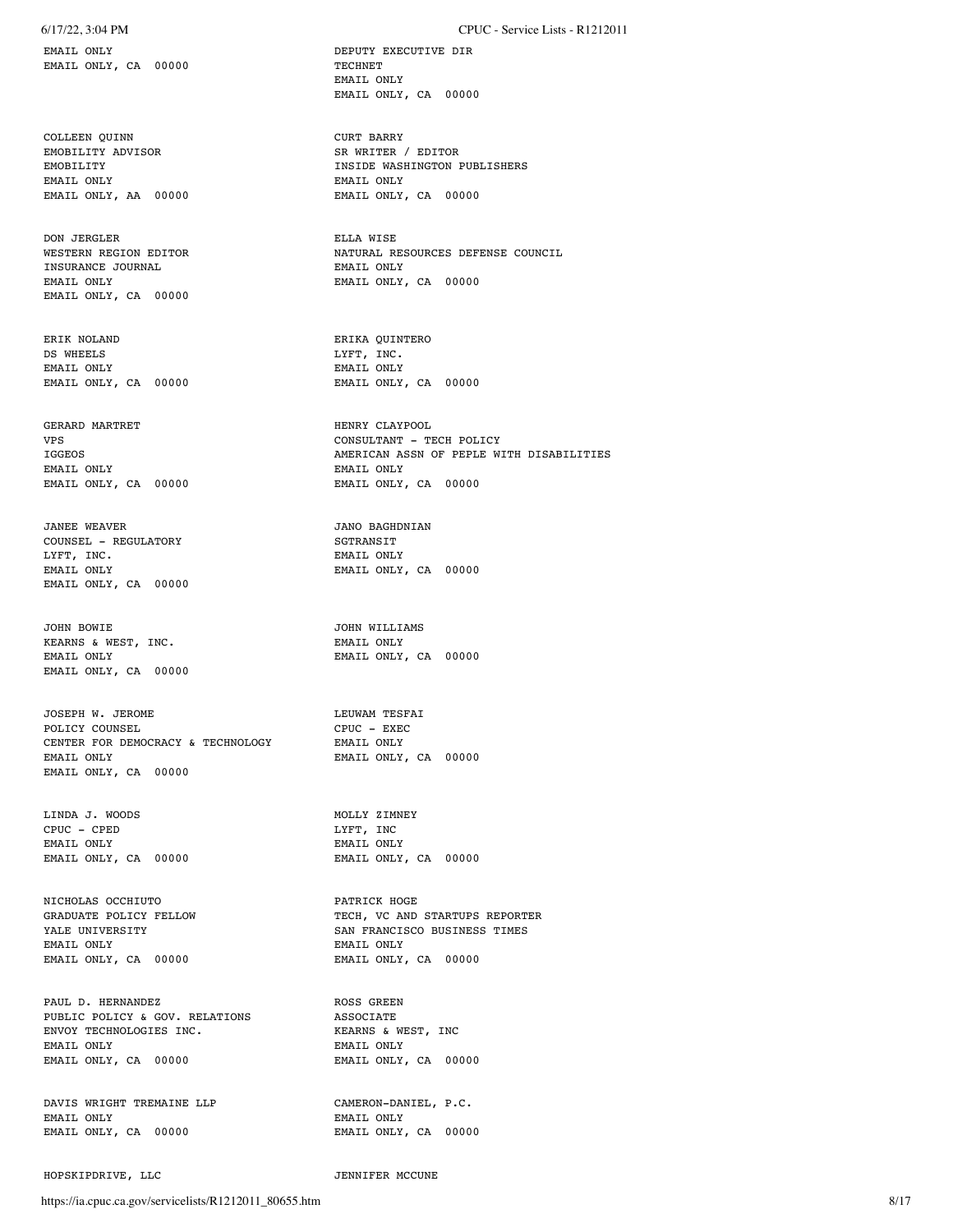EMAIL ONLY, CA 00000 EMAIL ON LY

JUAN MATUTE SAMUEL WEMPE UCLA LUSKIN SCHOOL MOTIONAL AD INC. EMAIL ONLY BOSTON, MA 02210 EMAIL ONLY, CA 00000-0000

ANNE MARIE LEWIS, PH.D MANESH K. RATH DIR - SAFETY ALLIANCE OF AUTOMOBILE MANUFACTURERS 1001 G STREET, NW, SUITE 500 WEST 803 7TH STREET, NW, STE. 300 WASHINGTON, DC 20001 WASHINGTON, DC 20001 FOR: NATIONAL LIMOUSINE ASSOCIATION, FOR: ALLIANCE OF AUTOMOBILE INC. **MANUFACTURERS** 

NANCY BELL NATHERINE SHERIFF POLICY COUNSEL DAVIS WRIGHT TREMAINE LLP INTEL CORPORATION FOREST SERVICE OF A LOST DAVIS WRIGHT TREMAINE LLP 1155 F STREET NW, STE 1025 WASHINGTON, DC 20005 WASHINGTON, DC 20004

EMMA KABOLI ALEX HUTKIN EARTHJUSTICE 1111 19TH ST. NW, STE. 406 CLEAN ENERGY PROGRAM WASHINGTON, DC 20036 1001 G STREET NW, SUITE 1000 WASHINGTON, DC 20009

GABRIELA ROJAS-LUNA MARIO A. LUNA EARTHJUSTICE EARTHJUSTICE CLEAN ENERGY PROGRAM CLEAN ENERGY PROGRAM WASHINGTON, DC 20036-2243 WASHINGTON, DC 20036-2243

CORALETTE HANNON **ANTHONY LUKE SIMON** SR. LEGISLATIVE REP - NAT'L OFFICE GM LEGAL STAFF AARP AUTONOMOUS VEHICLES 601 E STREET, NW 300 RENAISSANCE CENTER WASHINGTON, DC 20049 DETROIT, MI 48265-3000

JAMES WISNIEWSKI JAMES ANDREW FRIAS TRANSPORTATION INFRASTRUCTURE MGR - PLANNING<br>5295 S. DECATUR L.A. COUNTY ME LAS VEGAS, NV 89118 ONE GATEWAY PLAZA, MS 99-23-3

LAURIE LOMBARDI MAKENZI RASEY INTERIM CHIEF PLANNING OFFICER STUDENT PROFESSIONAL WORKER L.A. COUNTY METRO TRANSPORT AUTHORITY LA DEPT OF TRANSPORTATION ONE GATEWAY PLAZA, MS: 99-23-3 100 S MAIN STREET, 10TH FL. LOS ANGELES, CA 90012 LOS ANGELES, CA 90012<br>
FOR: LOS ANGELES COUNTY METROPOLITAN FOR: LOS ANGELES DEPARTMENT OF FOR: LOS ANGELES COUNTY METROPOLITAN TRANSPORTATION AUTHORITY TRANSPORTATION

IAN CULVER<br>CALIF PUBLIC UTILITIES COMMISSION CALIF PUBLIC UTILITIES COMMISSION CALIF PUBLIC UTILITIES COMMISSION CALIF PUBLIC UTILITIES COMMISSION LEGAL DIVISION TRANSPORTATION ENFORCEMENT BRANCH 320 West 4th Street Suite 500 320 West 4th Street Suite 500 Los Angeles, CA 90013 Los Angeles, CA 90013

KENNETH BRUNO **GRAYSON BRULTER** CALIF PUBLIC UTILITIES COMMISSION CO-FOUNDER/PRESIDENT

### 6/17/22, 3:04 PM CPUC - Service Lists - R1212011

EMAIL ONLY CALIFORNIA DEPARTMENT OF INSURANCE EMAIL ONLY, CA 00000-0000

100 NORTHERN AVENUE, SUITE 200

KELLER AND HECKMAN LLP<br>1001 G STREET, NW, SUITE 500 WEST

1301 K STREET NW, SUITE 500 EAST

SECURING AMERICA€<sup>™</sup>S FUTURE ENERGY

SUPERVISING LITIGATION PARALEGAL 1625 MASSACHUSETTS AVENUE, N.W., STE 702 1625 MASSACHUSETTS AVENUE, N.W.,SUTE 702

FOR: GENERAL MOTORS, LLC

L.A. COUNTY METRO TRANSPORT AUTHORITY LOS ANGELES, CA 90012 FOR: LOS ANGELES COUNTY METROPOLITAN TRANSPORTATION AUTHORITY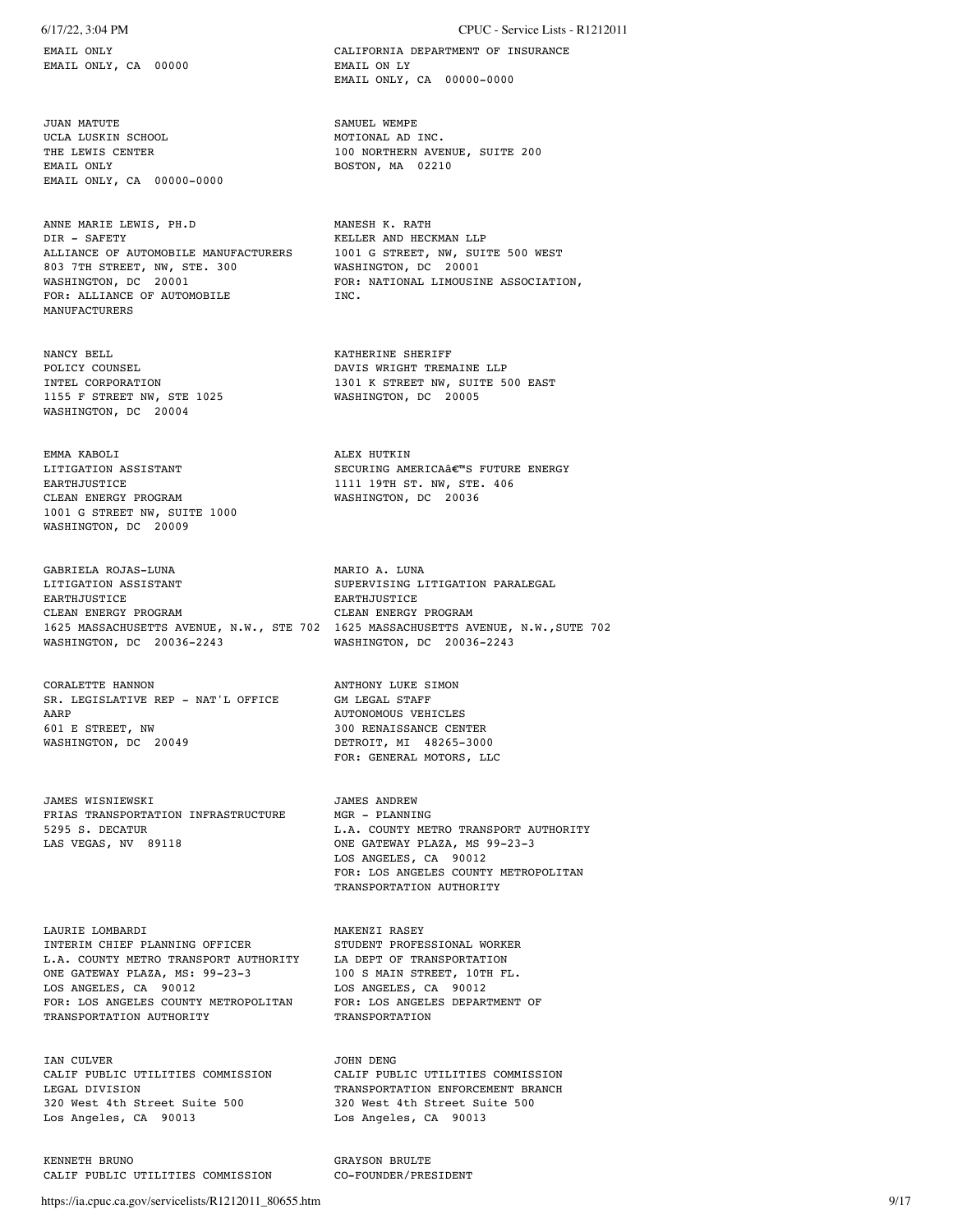TRANSPORTATION ENFORCEMENT BRANCH BRULTE & COMPANY, LLC 320 West 4th Street Suite 500 269 S BEVERLY DRIVE, SUITE 1035<br>
Los Angeles, CA 90013 BEVERLY HILLS, CA 90212

CHERYL SHAVERS **EDIE MERMELSTEIN** SR. ADMIN. ANALYST-DEPT. OF FINANCE FEM LAW GROUP<br>CITY OF SANTA MONICA 6 401 WILSHIRE 1717 4TH ST., STE. 150 SANTA MONICA, CA 90401 SANTA MONICA, CA 90401

JAIME B. LAURENT PAUL MARRON, ESQ. ARRON LAWYER 320 GOLDEN SHORE, STE. 410 320 GOLDEN SHORE, STE. 410 LONG BEACH, CA 90802 LONG BEACH, CA 90802

STEVEN C. RICE MICHAEL MURRAY 320 GOLDEN SHORE, STE. 410 AARP CALIFORNIA<br>
LONG BEACH, CA 90802 200 S. LOS ROBL

NANCY MCPHERSON TOYIN DAWODU STATE DIR. CAPITAL INVESTMENT GROUP AARP CALIFORNIA 200 S. LOS ROBLES AVE., STE. 400 RIVERSIDE, CA 92517 PASADENA, CA 91101

ALLISON DRUTCHAS ANNETTE TRAN WAYMO LLC AURORA MOUNTAIN VIEW, CA 94043 MOUNTAIN VIEW, CA 94043 FOR: WAYMO LLC

CESAR DIAZ GEORGE IVANOV GOVERNMENT RELATIONS SENIOR MANAGER WAYMO LLC<br>AURORA INNOVATION, INC. 1600 AMPHITHEATRE PARKWAY AURORA INNOVATION, INC. 1880 EMBARCADERO ROAD MOUNTAIN VIEW, CA 94043 PALO ALTO, CA 94043

MARI DAVIDSON MIKE TIEN ATTORNEY AT LAW **REGULATORY COUNSEL** WAYMO LLC AURORA 100 MAYFIELD AVENUE 280 N. BERNARDO AVE

ANDREW J. GRAF JOHN I. KENNEDY ASSOCIATE ATTORNEY DEPUTY CITY ATTORNEY ADAMS BROADWELL JOSEPH & CARDOZO CITY OF SAN FRANCISCO ADAMS BROADWELL JOSEPH & CARDOZO CITY OF SAN FRANCISCO<br>601 GATEWAY BOULEVARD, SUITE 1000 SF CITY ATTORNEY'S OFFICE<br>600TH SAN FRANCISCO, CA 94080 1390 MARKET STREET, 7TH FI

JULIE VEIT<br>DEPUTY CITY ATTORNEY THE S.F. CITY ATTORNE S. F. CITY ATTORNEY'S OFFICE 1390 MARKET STREET, 7TH FL. SAN FRANCISCO, CA 94102

LILLIAN LEVY MISHA TSUKERMAN SAN FRANCISCO CITY ATTORNEY'S OFFICE SAN FRANCISCO CITY ATTORNEY'S OFFICE 1390 MARKET STREET, SUITE 700 SAN FRANCISCO, CA 94102 SAN FRANCISCO, CA 94102

REBECCA RUFF SUSAN CLEVELAND-KNOWLES

### 6/17/22, 3:04 PM CPUC - Service Lists - R1212011

BEVERLY HILLS, CA 90212

CITY OF SANTA MONICA 401 WILSHIRE BOULEVARD, 12TH FLOOR

MARRON LAWYERS FOR: THE TAXICAB PARATRANSIT ASSOCIATION OF CALIFORNIA (TPAC)

MARRON LAWYERS STRATEGIC BUSINESS OPERATIONS DIRECTOR 200 S. LOS ROBLES AVE., STE. 400 PASADENA, CA 91101

PRODUCT & REGULATORY COUNSEL 280 N. BERNARDO AVE

MOUNTAIN VIEW, CA 94043 MOUNTAIN VIEW, CA 94043

1390 MARKET STREET, 7TH FL. FOX PLAZA SAN FRANCISCO, CA 94102

S.F. CITY ATTORNEY'S OFFICE<br>1390 MARKET STREET, 7TH FLOOR SAN FRANCISCO, CA 94102 FOR: SAN FRANCISCO MUNICIPAL TRANSPORTATION AGENCY (SFMTA)

1390 MARKET STREET, SUITE 700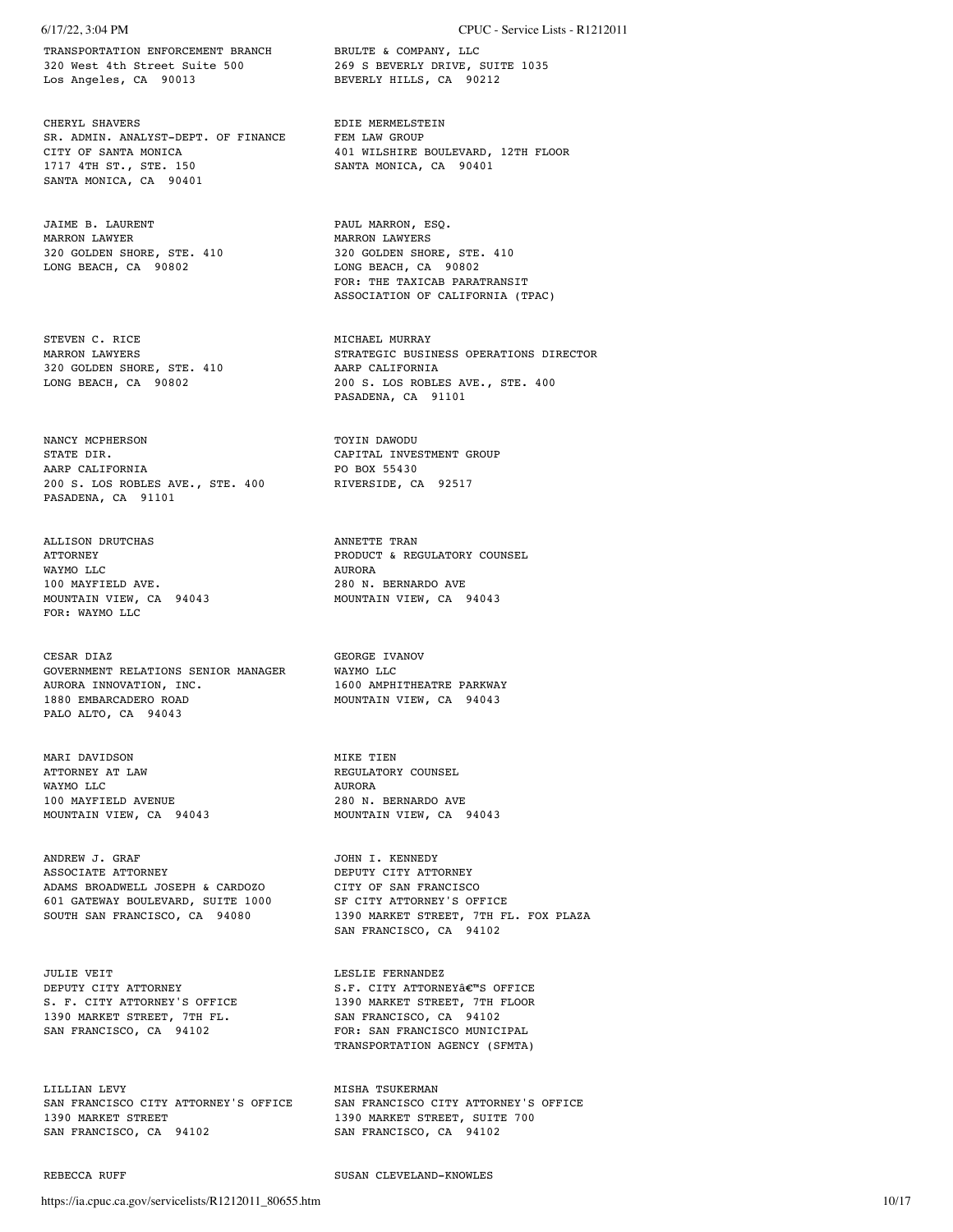CALIFORNIA PUBLIC UTILITIES COMMISSION OFFICE OF THE CITY ATTORNEY 505 VAN NESS 1390 MARKET STREET, 7TH . FOX PLAZA SAN FRANCISCO, CA 94102 SAN FRANCISCO, CA 94102

ANAND DURVASULA ANDREW DUGOWSON PRESIDENT ALICE REYNOLDS ROOM 5130 AREA<br>505 VAN NESS AVENUE SAN FRANCISCO, CA 94102-3214

ANNA JEW ASHLYN KONG AREA 3-D AREA 505 VAN NESS AVENUE<br>
SAN FRANCISCO, CA 94102-3214<br>
SAN FRANCISCO, CA 94102-3214<br>
SAN FRANCISCO, CA 94102-3214 SAN FRANCISCO, CA 94102-3214

CHLOE LUKINS **DEBBIE CHIV** CALIF PUBLIC UTILITIES COMMISSION CALIF PUBLIC UTILITIES COMMISSION<br>ENERGY INFRASTRUCTURE BRANCH ADMINISTRATIVE LAW JUDGE DIVISION ROOM 4102 ROOM 5011 505 VAN NESS AVENUE<br>
SAN FRANCISCO, CA 94102-3214<br>
SAN FRANCISCO, CA 94102-3214<br>
SAN FRANCISCO, CA 94102-3214 SAN FRANCISCO, CA 94102-3214

ELENA GEKKER **JEFF KASMAR** 505 VAN NESS AVENUE<br>
SAN FRANCISCO, CA 94102-3214<br>
SAN FRANCISCO, CA 94102-3214<br>
SAN FRANCISCO, CA 94102-3214 SAN FRANCISCO, CA 94102-3214

CALIF PUBLIC UTILITIES COMMISSION CALIF PUBLIC UTILITIES COMMISSION SAFETY MANAGEMENT SYSTEM BRANCH COMMISSIONER RECHTSCHAFFEN AREA AREA SAN FRANCISCO, CA 94102-3214 SAN FRANCISCO, CA 94102-3214

CALIF PUBLIC UTILITIES COMMISSION CALIF PUBLIC UTILITIES COMMISSION BROADBAND, POLICY & ANALYSIS BRANCH ENERGY INFRASTRUCTURE BRANCH ROOM 5303 AREA 505 VAN NESS AVENUE 505 VAN NESS AVENUE SAN FRANCISCO, CA 94102-3214 SAN FRANCISCO, CA 94102-3214

CALIF PUBLIC UTILITIES COMMISSION CALIF PUBLIC UTILITIES COMMISSION AREA AREA 505 VAN NESS AVENUE 505 VAN NESS AVENUE SAN FRANCISCO, CA 94102-3214 SAN FRANCISCO, CA 94102-3214

RAHMON MOMOH<br>
CALIF PUBLIC UTILITIES COMMISSION<br>
CALIF PUBLIC UTILITIES COMMISSION<br>
CALIF PUBLIC UTILITIES COMMISSION CALIF PUBLIC UTILITIES COMMISSION<br>TRANSPORTATION ENFORCEMENT BRANCH AREA 2-E AREA 505 VAN NESS AVENUE<br>
SAN FRANCISCO, CA 94102-3214<br>
SAN FRANCISCO, CA 94102-3214<br>
SAN FRANCISCO, CA 94102-3214 SAN FRANCISCO, CA 94102-3214

SYCHE CAI TERENCE SHIA TRANSPORTATION ENFORCEMENT BRANCH AREA 4-A ROOM 5306 SAN FRANCISCO, CA 94102-3214 SAN FRANCISCO, CA 94102-3214

### 6/17/22, 3:04 PM CPUC - Service Lists - R1212011

STAFF ATTORNEY **GEN.** COUNSEL / DEPUTY CITY ATTY. FOR: SAN FRANCISCO MUNICIPAL TRANSPORTATION AGENCY (SFMTA)

> CALIF PUBLIC UTILITIES COMMISSION<br>COMMISSIONER SHIROMA 505 VAN NESS AVENUE<br>SAN FRANCISCO, CA 94102-3214

CALIF PUBLIC UTILITIES COMMISSION CALIF PUBLIC UTILITIES COMMISSION<br>TRANSPORTATION ENFORCEMENT BRANCH TRANSPORTATION ENFORCEMENT BRANCH TRANSPORTATION ENFORCEMENT BRANCH

ADMINISTRATIVE LAW JUDGE DIVISION

CALIF PUBLIC UTILITIES COMMISSION CALIF PUBLIC UTILITIES COMMISSION LEGAL DIVISION **TRANSPORTATION ENFORCEMENT BRANCH**<br>ROOM 5137 ROOM 2253

JOANNA PEREZ-GREEN<br>CALIF PUBLIC UTILITIES COMMISSION CALIF PUBLIC UTILITIES COMMISSION 505 VAN NESS AVENUE 505 VAN NESS AVENUE

JUSTIN H. FONG<br>CALIF PUBLIC UTILITIES COMMISSION CALIF PUBLIC UTILITIES COMMISSION

MICHAEL LUO<br>CALIF PUBLIC UTILITIES COMMISSION CALIF PUBLIC UTILITIES COMMISSION TRANSPORTATION ENFORCEMENT BRANCH TRANSPORTATION ENFORCEMENT BRANCH

BROADBAND, POLICY & ANALYSIS BRANCH

CALIF PUBLIC UTILITIES COMMISSION CALIF PUBLIC UTILITIES COMMISSION<br>TRANSPORTATION ENFORCEMENT BRANCH DIVISION OF WATER AND AUDITS 505 VAN NESS AVENUE 505 VAN NESS AVENUE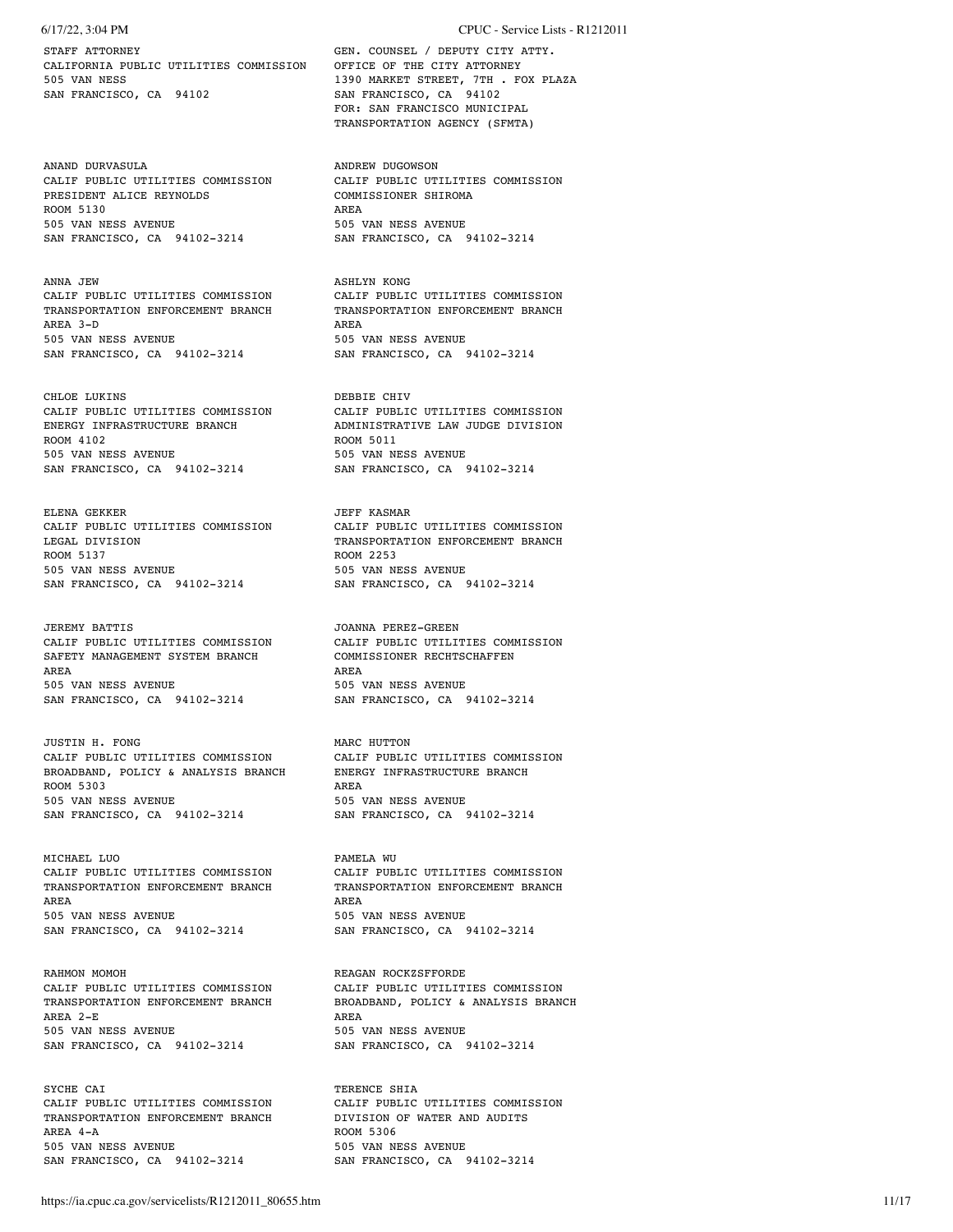6/17/22, 3:04 PM CPUC - Service Lists - R1212011 TERRA M. CURTIS THERESA BUCKLEY CALIF PUBLIC UTILITIES COMMISSION CALIF PUBLIC UTILITIES COMMISSION TRANSPORTATION ENFORCEMENT BRANCH LEGAL DIVISION AREA ROOM 5139 505 VAN NESS AVENUE<br>
SAN FRANCISCO, CA 94102-3214<br>
SAN FRANCISCO, CA 94102-3214<br>
SAN FRANCISCO, CA 94102-3214 SAN FRANCISCO, CA 94102-3214 ALEXANDER LARRO AMANDA EL-DAKHAKHNI UBER TECHNOLOGIES, INC. ATTORNEY AT LAW 1455 MARKET STREET, 4TH FLOOR CRUISE AUTOMATION SAN FRANCISCO<br>, CA 94103 1201 BRYANT ST. SAN FRANCISCO, CA 94103 CURTIS SCOTT DAVID RUBIN UBER TECHNOLOGIES, INC.<br>1455 MARKET STREET, 4TH FLOOR 1201 BRYANT STREET 1455 MARKET STREET, 4TH FLOOR 1201 BRYANT STREET<br>
SAN FRANCISCO, CA 94103 SAN FRANCISCO, CA 94103 SAN FRANCISCO, CA 94103 DAVID TROTMAN JANE LEE CAB COLLEGE UBER TECHNOLOGIES INC.<br>
965 MISSION ST., STE. B-65 1455 MARKET STREET, 4T 1455 MARKET STREET, 4TH FL.<br>SAN FRANCISCO, CA 94103 SAN FRANCISCO, CA 94103 JEFFREY TUMLIN LESLIE CAPLAN DIR - TRANSPORTATION HAILO CAB S. F. MUNICIPAL TRANSPORTATION AGENCY 1651 MARKET STREET, NO. 416 ONE SOUTH VAN NESS AVE., 7TH FL. SAN FRANCISCO, CA 94103 SAN FRANCISCO, CA 94103 FOR: SAN FRANCISCO MUNICIPAL TRANSPORTATION AGENCY MASON SMITH STEPHANIE KUHLMAN CRUISE AUTOMATION CRUISE AUTOMATION PARALEGAL, REGULATORY PARALEGAL, PRESENTENT PARALEGAL, PRESENTENT AND REGULATORY UBER TECHNOLOGIES, INC. SAN FRANCISCO, CA 94103 1455 MARKET STREET, 4TH FL. SAN FRANCISCO, CA 94103 ZACH COOK AMANDA EAKEN SUMMON SUMMON SUMMON NATURAL RESOURCES DEFENSE COUNCIL 367A 9TH STREET 111 SUTTER STREET, 20TH FLOOR SAN FRANCISCO, CA 94104 SAN FRANCISCO, CA 94103 FOR: NATURAL RESOURCES DEFENSE COUNCIL AMY BACH, ESQ. KATY MORSONY ATTORNEY<br>ALCANTAR & KAHL LLP UNITED POLICYHOLDERS **ALCANTAR & KAHL LLP** 381 BUSH STREET, 8TH FL. 345 CALIFORNIA STREET, STE. 2450 SAN FRANCISCO, CA 94104 SAN FRANCISCO, CA 94104 FOR: UNITED POLICYHOLDERS (UP) FOR: GM CRUISE LLC KERRY C. KLEIN MAKENZI RASEY ATTORNEY NATURAL RESOURCES DEFENSE COUNCIL FARMER BROWNSTEIN JAEGER GOLDSTEIN KLEIN 111 SUTTER ST., 20TH FLOOR 235 MONTGOMERY ST., SUITE 835 SAN FRANCISCO, CA 94104 SAN FRANCISCO, CA 94104 MILES MULLER **MULLER RACHELLE CHONG, ESQ. ATTORNEY ATTORNEY ATTORNEY ATTORNEY** ATTORNEY ATTORNEY AT LAW NATURAL RESOURCES DEFENSE COUNCIL LAW OFFICES OF RACHELLE CHONG 111 SUTTER STREET, 21ST FL. 220 SANSOME STREET, 14TH FLOOR<br>
SAN FRANCISCO, CA 94104 SAN FRANCISCO, CA 94104 SAN FRANCISCO, CA 94104 KENDALL ALLEN **PEJMAN MOSHFEGH** JENNER & BLOCK LLP<br>455 MARKET STREET, SUITE 2100 MORGAN, LEWIS & BOCKIUS LLP

https://ia.cpuc.ca.gov/servicelists/R1212011\_80655.htm 12/17

SAN FRANCISCO, CA 94105 ONE MARKET, SPEAR STREET TOWER

455 MARKET STREET, SUITE 2100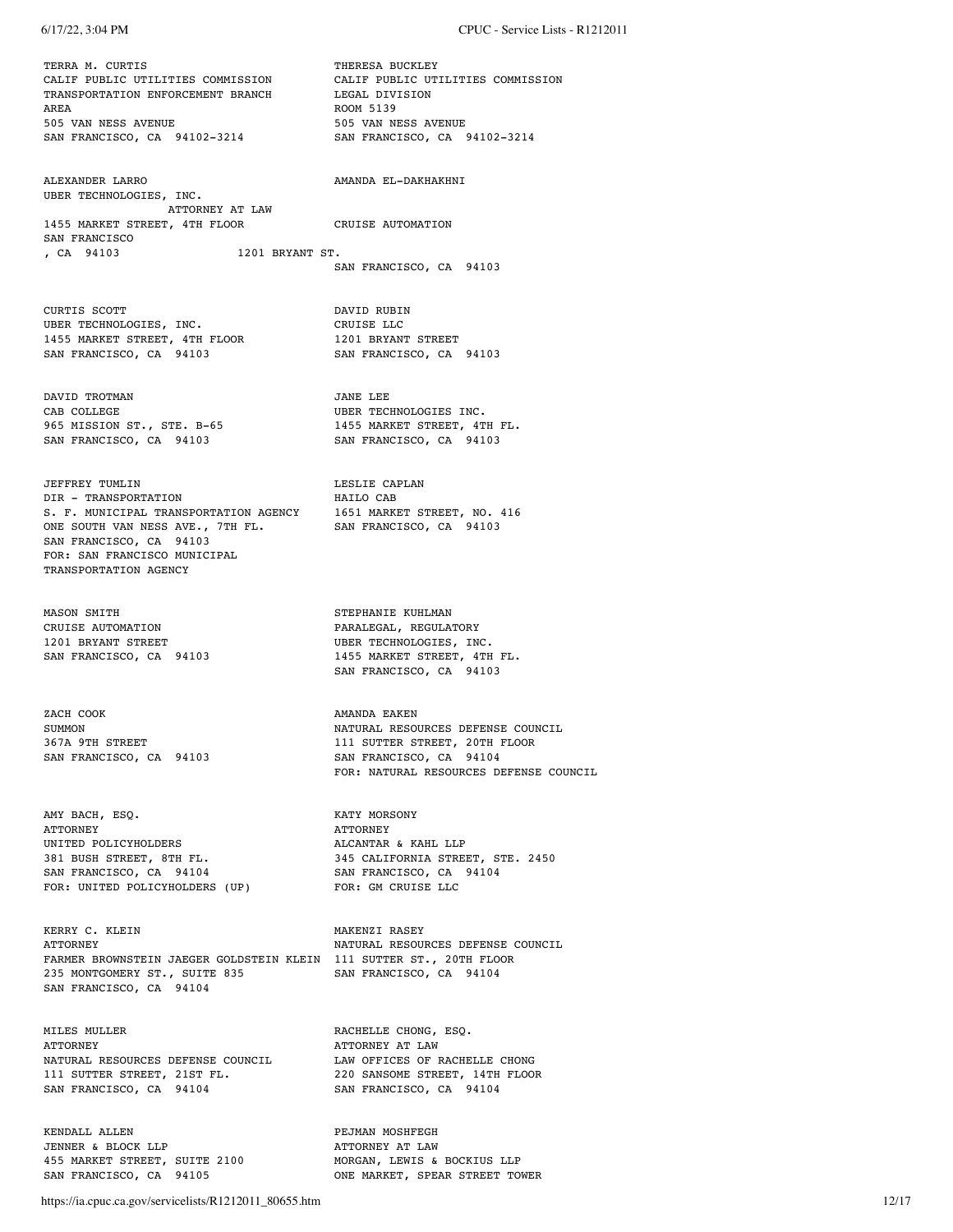SARAH MCBRIDE STODDARD F. JACKSON REUTERS 425 MARKET STREET, SUITE 500 MORGAN, LEWIS & BOCKIUS LLP<br>
SAN FRANCISCO, CA 94105 MONE MARKET, SPEAR STREET TO

LAURIE EDELSTEIN MICHAEL G. SCHINNER JENNER & BLOCK LLP SCHINNER LAW GROUP 455 MARKET STREET, SUITE 2100 96 JESSE STREET SAN FRANCISCO, CA 94105-2453 SAN FRANCISCO, CA 94105-2926

SALLE YOO AICHI DANIEL UBER TECHNOLOGIES CRUISE LLC 405 HOWARD STREET, STE. 550 COMPLIANCE<br>
SAN FRANCISCO, CA 94105-2999 333 BRANNAN STREET SAN FRANCISCO, CA 94105-2999

ANNETTE TRAN BLAIRE STOKES COUNSEL - REGULATORY COMPLIANCE LYFT, INC. LYFT, INC. 185 BERRY STREET, STE. 5000 185 BERRY STREET SAN FRANCISCO, CA 94107 SAN FRANCISCO, CA 94107

BRETT COLLINS DEMETRIUS REAGANS DIR - LEGAL, REGULATORY COMPLIANCE LYFT, INC. LYFT, INC. THE SERRY STREET, SUITE 5000

SAN FRANCISCO, CA 94107

NADIA ANDERSON, PH.D. PAUL AUGUSTINE 333 BRANNAN STREET 185 BERRY STREET, SUITE 5000<br>
SAN FRANCISCO, CA 94107 185 SAN FRANCISCO, CA 94107 SAN FRANCISCO, CA 94107

PRASHANTHI RAMAN TRACI LEE DIRECTOR, GOVERNMENT RELATIONS SR. PUBLIC POLICY MGR CRUISE LLC<br>333 BRANNAN STREET 185 BERRT 185 BERRT SAN FRANCISCO, CA 94107 SAN FRANCISCO, CA 94107

JIRI MINARIK BRYAN GOEBEL<br>1215 PACIFIC AVENUE, APT. NO. 103 KQED PUBLIC RADIO 1215 PACIFIC AVENUE, APT. NO. 103 KQED PUBLIC RADIO<br>SAN FRANCISCO. CA 94109-2756 2601 MARIPOSA STREET SAN FRANCISCO, CA 94109-2756

GUIDO IANNETTI **JEFFREY ROSEN** FLEET MANAGER VICE PRESIDENT 3031 MISSION ST. 3234A FOLSOM STREET SAN FRANCISCO, CA 94110 SAN FRANCISCO, CA

ANNA FERO DANIEL ROCKEY ATTORNEY PARTNER 505 MONTGOMERY STREET, SUITE 800 THREE EMBARCADERO CENTER, 7TH FL SAN FRANCISCO, CA 94111 SAN FRANCISCO, CA 94111

HEATHER SOMERVILLE JACK STODDARD

SAN FRANCISCO, CA 94105

ATTORNEY AT LAW ONE MARKET, SPEAR STREET TOWER SAN FRANCISCO, CA 94105

GENERAL COUNSEL SR COUNSEL, PRODUCT SAFETY, REGULATORY & SAN FRANCISCO, CA 94107

185 BERRY STREET SAN FRANCISCO, CA 94107

MANAGER, GOVERNMENT RELATIONS SENIOR MANAGER, SUSTAINABILITY CRUISE LLC

185 BERRT STREET, STE, 5000

SAN FRANCISCO, CA 94110

SF GREEN CAB SAN FRANCISCO CAB DRIVERS ASSOCIATION SAN FRANCISCO, CA 94110-5265

DAVIS WRIGHT TREMAINE LLP **BRYAN CAVE LEIGHTON PAISNER LLP** FOR: LYFT, INC.

THOMSON REUTERS **MANATT PHELPS** & PHILLIPS, LLP 50 CALIFORNIA STREET ONE EMBARCADERO CENTER, 30TH FL. SAN FRANCISCO, CA 94111 SANFRANCISCO, CA 94111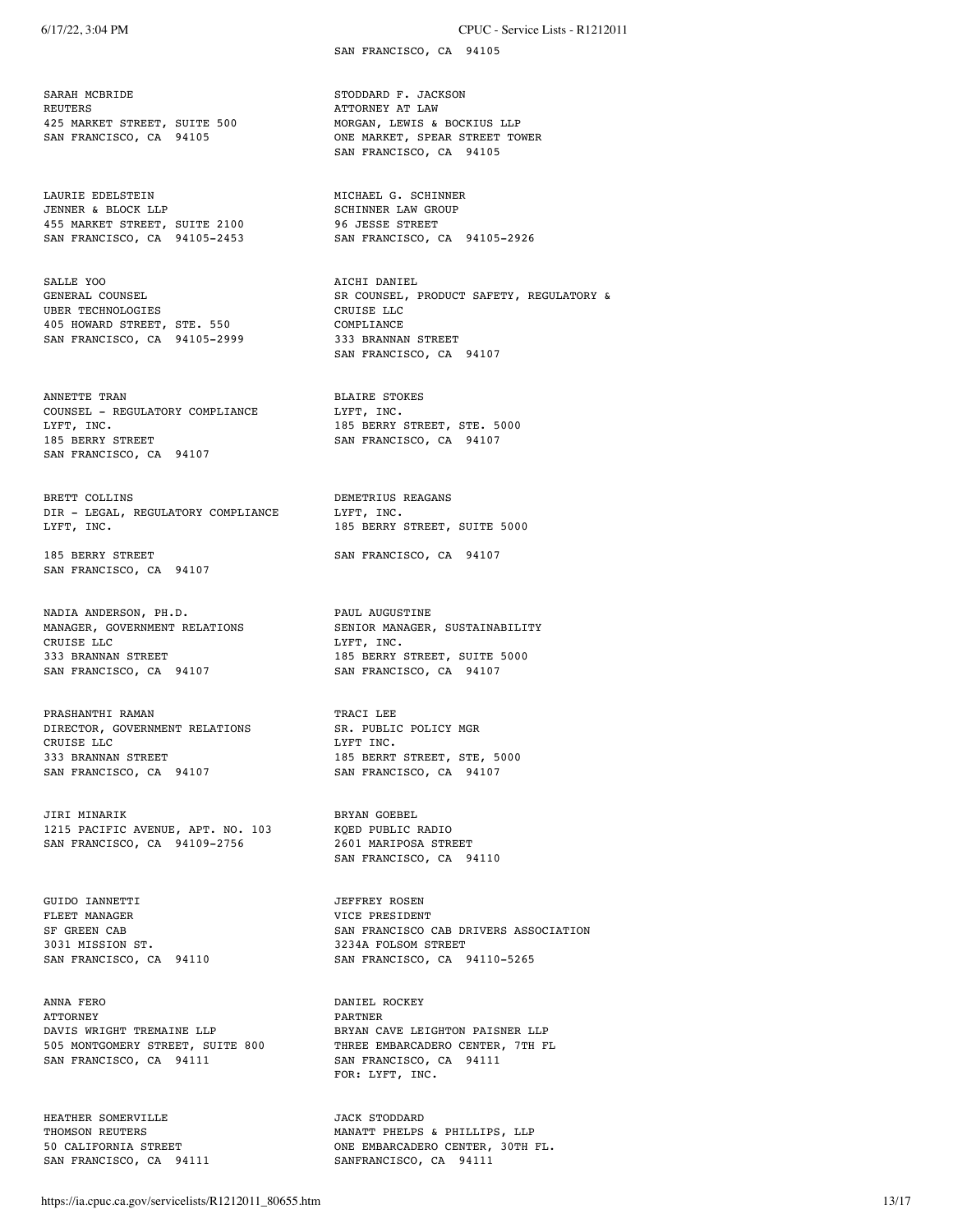JOHN MCINTYRE LORI ANNE DOLQUEIST, ESQ ATTORNEY ATTORNEY AT LAW GOODIN, MACBRIDE, SQUERI & DAY, LLP MOSSAMAN LLP<br>505 SANSOME ST., STE, 900 50 CALIFORNIA STREET, 34TH LR. 505 SANSOME ST., STE. 900 50 CALIFORNIA STREET, 34TH LR. SAN FRANCISCO, CA 94111 SAN FRANCISCO, CA 94111

PATRICK FERGUSON DERING THE TAHIYA SULTAN ATTORNEY ATTORNEY ATTORNEY THE SERVICE OF A PARTICULAR AND A PARTICULAR AND A PARTICULAR AND A PARTICULAR AND A PARTICULAR AND A DAVIS WRIGHT TREMAINE LLP **DAVIS WRIGHT TREMAINE LLP** SOS MONTGOMERY STREET, SUITE 800 505 MONTGOMERY STREET, STE. 800<br>
SAN FRANCISCO, CA 94111 5AN FRANCISCO, CA 94111 SAN FRANCISCO, CA 94111

TONY BRUNELLO VIDHYA PRABHAKARAN CALIFORNIA STRATEGIES & ADVOCACY, LLC ATTORNEY 1 EMBARCADERO CENTER, STE. 1060 DAVIS WRIGHT TREMAINE, LLP

MARTIN A. MATTES SAN SERIES ROBERT MAGUIRE ATTORNEY AT LAW ATTORNEY AT LAW **ATTORNEY** NOSSAMAN GUTHNER KNOX & ELLIOTT, LLP DAVIS WRIGHT TREMAINE, LLP NOSSAMAN GUINNER RNOA & ELECTRIC CORPORT CONSUMERY STREET, SUITE 800<br>50 CALIFORNIA STREET, 34TH FLOOR 505 MONTGOMERY STREET, SUITE 800<br>5AN FRANCISCO, CA 94111-4799 5AN FRANCISCO, CA 94111-6533 SAN FRANCISCO, CA 94111-4799

CHARLES SCHOELLENBACH MARTINET PHAN
1388
HAIGHT
STREET, NO. 93
SILVERRIDE 1388 HAIGHT STREET, NO. 93

NADIA PABST EVA CHEONG SAN FRANCISCO, CA 94117 PO BOX 8097

NICHOLAST NIIRO ASHLEY FILLMORE SAN FRANCISCO INTERNATIONAL AIRPORT ATTORNEY PO BOX 8097 UBER TECHNOLOGIES, INC. SAN FRANCISCO, CA 94128 1515 THIRD STREET

EARL NICHOLAS SELBY KEVIN FISHER ATTORNEY AT LAW SR. DEPUTY CITY ATTORNEY LAW OFFICES OF EARL NICHOLAS SELBY CITY OF SAN JOSE 530 LYTTON AVENUE, 2ND FL. 200 EAST SANTA CLARA STREET PALO ALTO, CA 94301 SAN JOSE, CA 94301 FOR: HOPSKIPDRIVE, INC. FOR: CITY OF SAN JOSE

VALERIE FUGIT APARNA PALADUGU VOYAGE AUTO, INC. 844 E CHARLESTON RD. 1149 CHESS DRIVE

BENJAMIN J. FUCHS GORDON SUNG ATTORNEY DIR - LEGAL WEINBERG, ROGER & ROSENFELD, APC PONY.AI, INC. WEINBERG, ROGER & ROSENFELD, APC PONY.AI, INC.<br>1001 MARINA VILLAGE PKWY, STE. 200 3501 GATEWAY BLVD. 1001 MARINA VILLAGE PKWY, STE. 200<br>ALAMEDA, CA 94501

PONY.AI PONY.AI PONY.AI PONY.AI PONY.AI FREMONT, CA 94538

505 MONTGOMERY STREET, STE. 800 SAN FRANCISCO, CA 94111 FOR: UBER

FOR: RASIER-CA, LLC

SAN FRANCISCO, CA 94117 425 DIVISADERO ST. SUITE 201 SAN FRANCISCO, CA 94117

WEST ROAD STRATEGIES SAN FRANCISCO INTERNATIONAL AIRPORT 507 HAIGHT STREET **INTERNATIONAL TERMINAL, 5TH FLOOR** SAN FRANCISCO, CA 94128

SAN FRANCISCO, CA 94158

PALO ALTO, CA 94303 FOSTER CITY, CA 94404

FREMONT, CA 94538 FOR: PONY.AI, INC.

MAX HARRIS **TIFFANY ZHAO** 3501 GATEWAY BLVD.<br>FREMONT, CA 94538 FOR: PONY.AI, INC.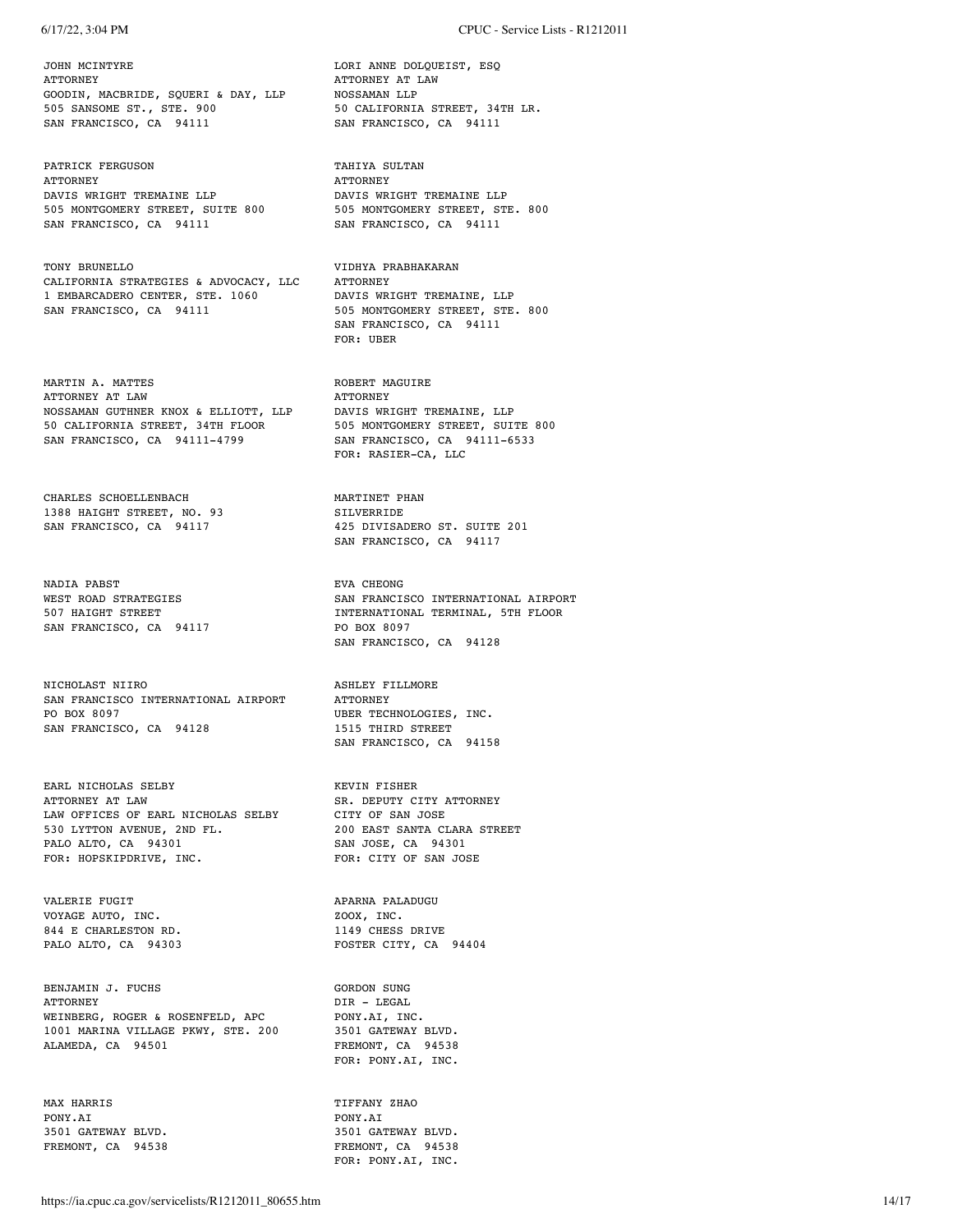ANITA TAFF-RICE MANAL YAMOUT ATTORNEY PARTNER ICOMMLAW CALIBER STRATEGIES<br>1547 PALOS VERDES, STE, 298 1550 5TH ST. 1547 PALOS VERDES, STE. 298 WALNUT CREEK, CA 94597 0AKLAND, CA 94607

MIRIAM RAFFEL-SMITH PAUL D. HERNANDEZ LEGAL ASSISTANT POLICY MGR. ENVIRONMENTAL LAW PROGRAM 426 17TH STREET, STE. 700 2101 WEBSTER ST., SUITE 1300 OAKLAND, CA 94612 OAKLAND, CA 94612

PAUL D. HERNANDEZ MICHAEL REICH PRINCIPAL REGULATORY ANALYST PROFESSOR EAST BAY COMMUNITY ENERGY **PROFESSOR** 1999 HARRISON ST., STE. 800 2521 CHANNING WAY<br>OAKLAND, CA 94612 28 BERKELEY, CA 94720 OAKLAND,  $CA$  94612

STAN TOY CAMILLE WAGNER DIV. OF WEIGHTS AND MEASURES 1553 BERGER DRIVE, BLDG 1 SAN JOSE, CA 95112

COLBY BERMEL DON GILBERT

DOUGLAS ITO GEORGE HATAMIYA CALIF PUBLIC UTILITIES COMMISSION ASSOCIATE CONSUMER PROTECTION AND ENFORCEMENT DIVI DEWEY SQUARE GROUP 300 Capitol Mall 1215 K STREET, SUITE 1220<br>
Sacramento, CA 95814<br>
SACRAMENTO, CA 95814 Sacramento, CA 95814

JACQUELINE R. KINNEY JASON IKERD PRINCIPAL CONSULTANT 1127 11TH STREET, SUITE 1030 SENATE COMMITTEE ENERGY, UTILITIES & COM SACRAMENTO, CA 95814 STATE CAPITOL, ROOM 5046 SACRAMENTO, CA 95814

JUANITA MARTINEZ **MELANIE SLOCUM** GOVN'T RELATIONS MGR. SENIOR ASSOCIATE GENERAL MOTORS LLC<br>
925 L STREET, STE. 1485<br>
1215 K STREET 925 L STREET, STE. 1485<br>
SACRAMENTO, CA 95814<br>
SACRAMENTO, CA 95814<br>
SACRAMENTO, CA 95814 SACRAMENTO, CA 95814

NICOLINA HERNANDEZ SARAH JOHNSON SACRAMENTO, CA 95814 SACRAMENTO, CA 95814

MANAL YAMOUT MCDERMID<br>
CALIBER STRATEGIES<br>
ELLISON, S

JAMES ESPARZA CALIF PUBLIC UTILITIES COMMISSION RAIL CROSSINGS & ENGINEERING BRANCH 180 Promenade Circle, Suite 115 Sacramento, CA 95834

LEGAL ASSISTANT THE POLICY MGR.<br>
SIERRA CLUB TERRA CLUB SIERRA CLUB CENTER FOR SUSTAINABLE ENERGY

EAST BAY OF CALIFORNIA, BERKELEY<br>2521 CHANNING WAY

KP PUBLIC AFFAIRS SANTA CLARA COUNTY 621 CAPITOL MALL, SUITE 1900<br>DIV. OF WEIGHTS AND MEASURES 6ACRAMENTO, CA 95814

POLITICO EDELSTEIN GILBERT ROBSON & SMITH, LLC 925 L STREET STE 150 1127 11TH STREET, SUITE 1030 SACRAMENTO, CA 95814 SACRAMENTO, CA 95814

SCHOTT & LITES ADVOCATES SCHOTT & LITES ADVOCATES 1510 14 TH STREET 1510 14TH STREET 1510 14 TH STREET

CALIBER STRATEGIES ELLISON, SCHNEIDER & HARRIS L.L.P.<br>PO BOX 160724 2600 CAPITOL AVENUE, SUITE 400 2600 CAPITOL AVENUE, SUITE 400 SACRAMENTO, CA 95816 SACRAMENTO, CA 95816-5931 FOR: LYFT, INC.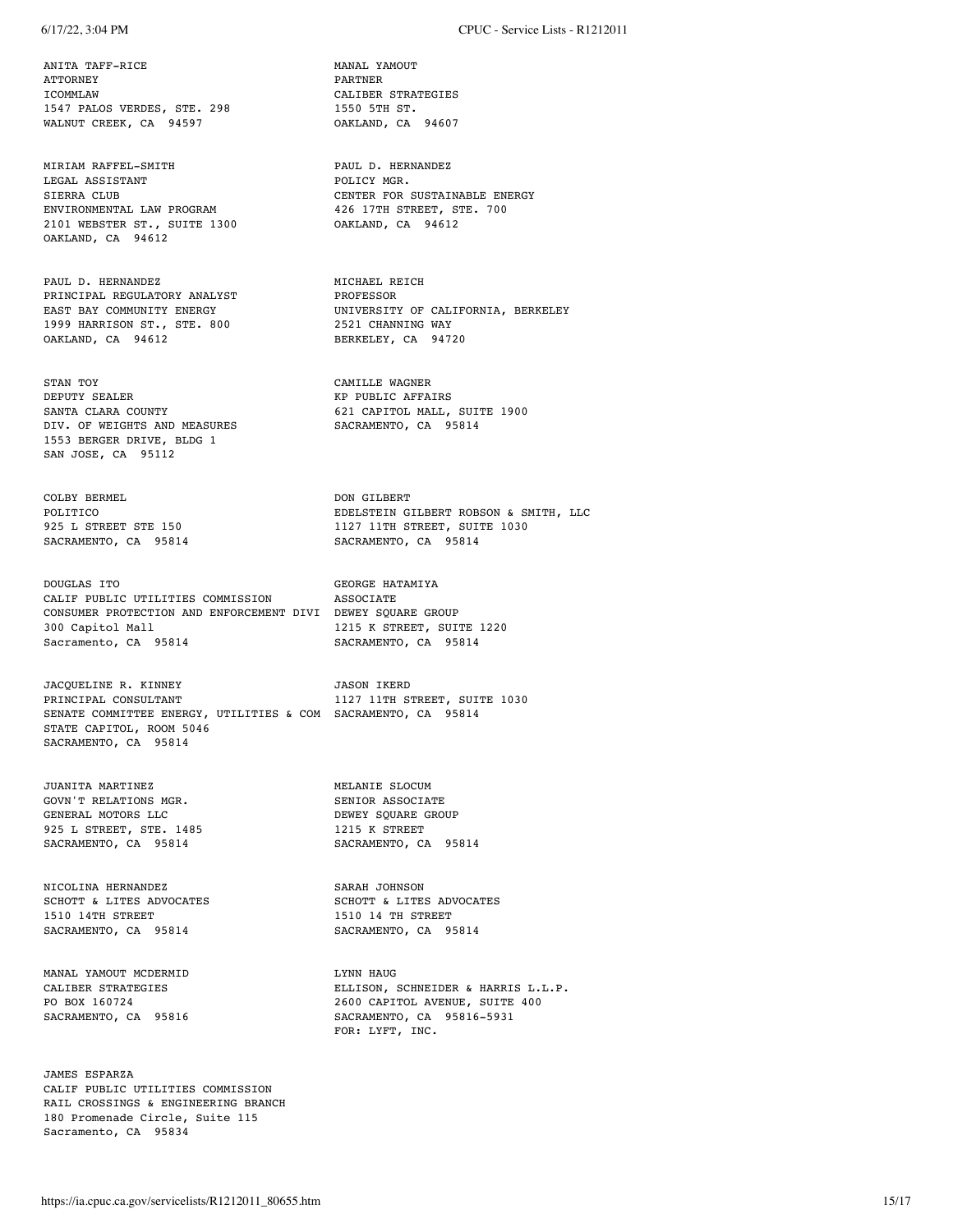# **State Service**

MICHAEL MINKUS VALERIE KAO LEGISLATIVE LIAISON ALJ DIVISION EMAIL ONLY EMAIL ONLY EMAIL ONLY, CA 00000 EMAIL ONLY, CA 00000

CPUC - LEGAL ADRIANNE E. JOHNSON

ANTRANIG G. GARABETIAN SHANNA FOLEY RAIL CROSSINGS & ENGINEERING BRANCH 320 West 4th Street Suite 500 320 West 4th Street Suite 500<br>
Los Angeles, CA 90013 500 100 100 100 100 10013

VAROUJAN JINBACHIAN ANTHONY MANZO CALIF PUBLIC UTILITIES COMMISSION CALIF PUBLIC UTILITIES COMMISSION RAIL TRANSIT SAFETY BRANCH<br>320 West 4th Street Suite 500 ROOM 5125 320 West 4th Street Suite 500 ROOM 5125<br>
Los Angeles, CA 90013 505 VAN NESS AVENUE Los Angeles, CA 90013

BRIAN KAHRS **CHRISTOPHER CHOW** CALIF PUBLIC UTILITIES COMMISSION CALIF PUBLIC UTILITIES COMMISSION<br>TRANSPORTATION ENFORCEMENT BRANCH NEWS AND SOCIAL MEDIA TRANSPORTATION ENFORCEMENT BRANCH AREA 2-F ROOM 5301 505 VAN NESS AVENUE<br>505 VAN PRANCISCO, CA 94102-3214 SAN FRANCISCO, CA 94102-3214 SAN FRANCISCO, CA 94102-3214

CODY NAYLOR DAVID LEGGETT CALIF PUBLIC UTILITIES COMMISSION CALIF PUBLIC UTILITIES COMMISSION TRANSPORTATION ENFORCEMENT BRANCH<br>AREA 2-C<br>AREA 2-C 505 VAN NESS AVENUE<br>505 VAN RESS AVENUE 505 VAN NESS AVENUE 505 VAN NESS AVENUE SAN FRANCISCO, CA 94102-3214

CALIF PUBLIC UTILITIES COMMISSION CALIF PUBLIC UTILITIES COMMISSION ROOM 4107 AREA SAN FRANCISCO, CA 94102-3214 SAN FRANCISCO, CA 94102-3214

LIZA TANO NIKI BAWA CALIF PUBLIC UTILITIES COMMISSION CALIF PUBLIC UTILITIES COMMISSION CARRIER OVERSIGHT AND PROGRAMS BRANCH TRANSPORTATION ENFORCEMENT BRANCH ROOM 3003 AREA 505 VAN NESS AVENUE 505 VAN NESS AVENUE SAN FRANCISCO, CA 94102-3214 SAN FRANCISCO, CA 94102-3214

ROBERT MASON SEAN A. SIMON CALIF PUBLIC UTILITIES COMMISSION CALIF PUBLIC UTILITIES COMMISSION<br>ADMINISTRATIVE LAW JUDGE DIVISION COMMISSIONER RECHTSCHAFFEN ADMINISTRATIVE LAW JUDGE DIVISION ROOM 5016 ROOM 5201 ROOM 5201 ROOM 5201 SAN FRANCISCO, CA 94102-3214 SAN FRANCISCO, CA 94102-3214

MOTOR CARRIER SAFETY OPERS. PROGRAM MGR. CYNTHIA ALVAREZ CALIFORNIA HIGHWAY PATROL **CALIFORNIA COMMERCIAL VEHICLE SECTION** OF ASSEMBLY DISTRICT COMMERCIAL VEHICLE SECTION PO BOX 942898 STATE CAPITOL, ROOM 4146 SACRAMENTO, CA 94289-0001

CPUC - OFFICE OF GOV'T AFFAIRS CALIFORNIA PUBLIC UTILITIES COMMISSION

EMAIL ONLY CALIF PUBLIC UTILITIES COMMISSION EMAIL ONLY, CA 00000 TRANSPORTATION ENFORCEMENT BRANCH 320 West 4th Street Suite 500 Los Angeles, CA 90013

> CALIF PUBLIC UTILITIES COMMISSION CALIF PUBLIC UTILITIES COMMISSION Los Angeles, CA 90013

> > SAN FRANCISCO, CA 94102-3214

AREA AREA 2-C

IRYNA KWASNY<br>CALIF PUBLIC UTILITIES COMMISSION CALIF PUBLIC UTILITIES COMMISSION LEGAL DIVISION TRANSPORTATION ENFORCEMENT BRANCH 505 VAN NESS AVENUE 505 VAN NESS AVENUE

505 VAN NESS AVENUE 505 VAN NESS AVENUE